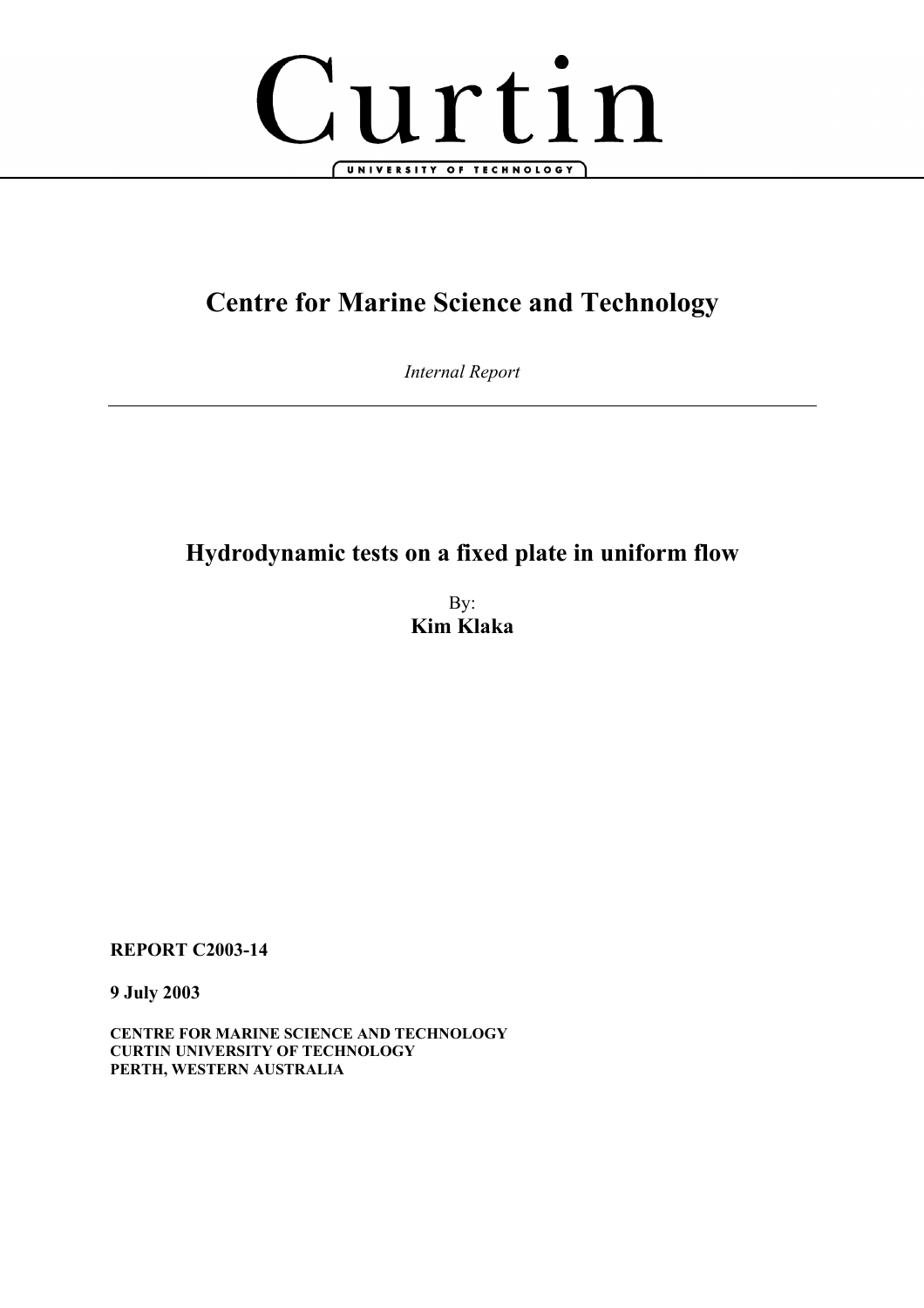# HYDRODYNAMIC TESTS ON A FIXED PLATE IN **UNIFORM FLOW**

# **CONTENTS**

| 1               |       |       |  |
|-----------------|-------|-------|--|
| 2               |       |       |  |
|                 | 2.1   |       |  |
|                 | 2.2   |       |  |
|                 | 2.3   |       |  |
| 3               |       |       |  |
|                 | 3.1   |       |  |
|                 | 3.2   |       |  |
|                 | 3.3   |       |  |
| $4\overline{ }$ |       |       |  |
|                 | 4.1   |       |  |
|                 | 42    |       |  |
|                 | 4.3   |       |  |
|                 | 4.4   |       |  |
|                 | 4.5   |       |  |
| 5               |       |       |  |
|                 | 5.1   |       |  |
|                 | 52    |       |  |
|                 | 5.3   |       |  |
| 6               |       |       |  |
|                 | 6.1   |       |  |
|                 | 6.2   |       |  |
|                 | 6.3   |       |  |
|                 | 6.4   |       |  |
|                 | 6.5   |       |  |
| 7               |       |       |  |
|                 | 7.1   |       |  |
|                 |       | 7.1.1 |  |
|                 |       | 7.1.2 |  |
|                 | 7.1.3 |       |  |
|                 | 72    |       |  |
|                 | 7.3   |       |  |
|                 | 7.4   |       |  |
| 8               |       |       |  |
| 9               |       |       |  |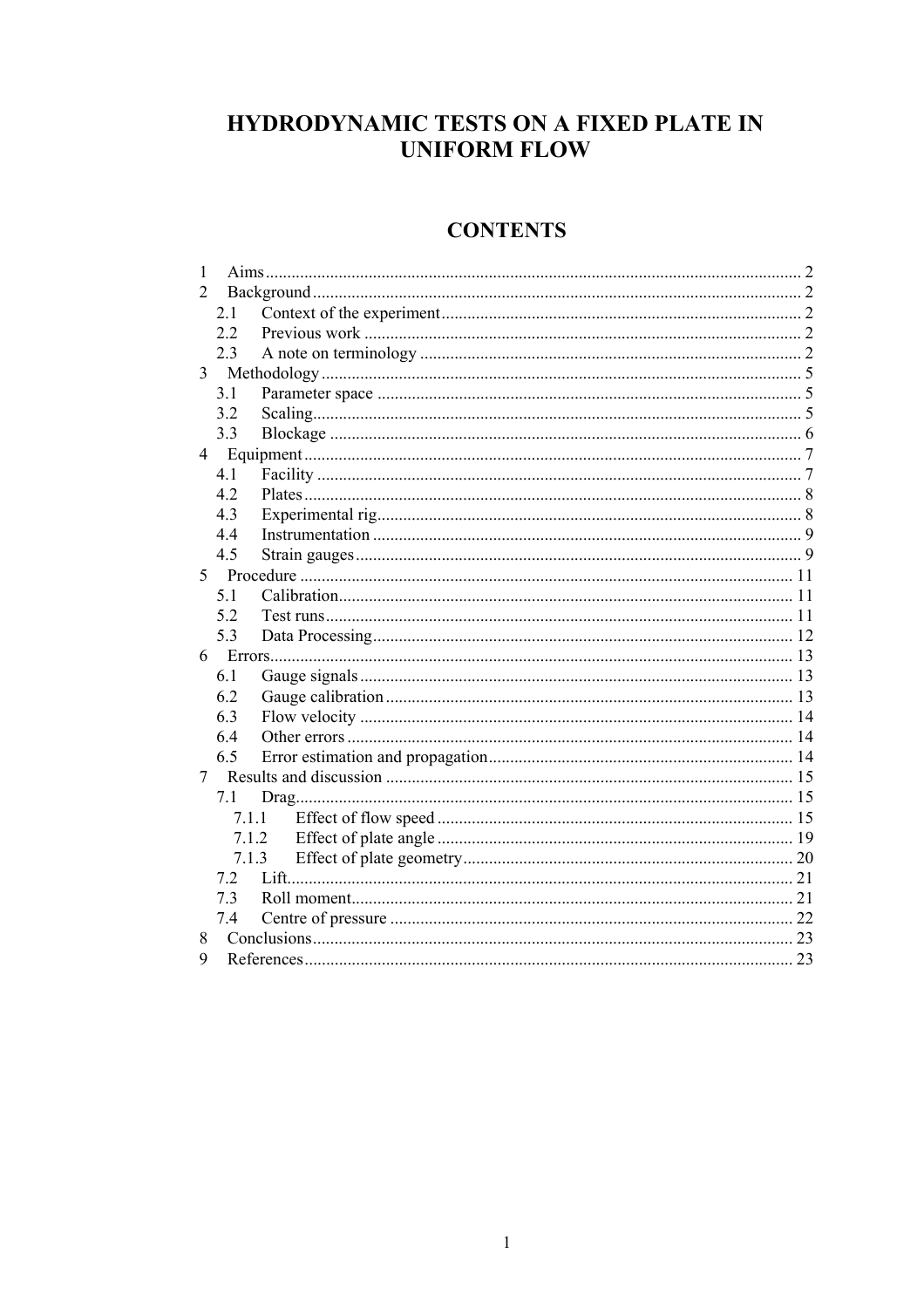### 1 AIMS

The aim of the test program was to measure the hydrodynamic forces acting on flat plates at near-normal angles to the flow. Variables investigated were flow speed, plate angle and plate aspect ratio.

## 2 BACKGROUND

### **2.1 Context of the experiment**

A research program is being conducted to predict the roll motion of a yacht at zero ship speed in a low amplitude ocean wave field, in both deep and shallow water. Computer predictions, full scale trials and model experiments were carried out, focussing on the damping effect of the keel, which can be modelled as a flat plate oscillating normal to the flow (Klaka, 2000), (Klaka, 2001). In order to investigate further, a forced oscillation rig was built to measure the forces and moments generated by a range of flat plates in calm water in various water depths (Klaka, 2003). The facility used was an open circulating water channel. The opportunity therefore presented itself to measure the forces on the plates when stationary in uniform flow.

### **2.2 Previous work**

The proposed experiment was intended to extend the very limited data set for the forces on surface piercing flat plates at near-normal angles to uniform flow.

Open channel flows have been studied extensively with obstructions emanating from the channel floor (Webber, 1971), (Massey, 1979), but few data exist for surface-suspended obstructions which relate to the problem at hand. Studies have been conducted on the flow under a gate ((Chaudhry, 1993) p.180), but they were for flows with substantially different water levels either side of the gate, where hydraulic jumps may occur. Most work on such objects focussed on water depth and velocity changes rather than the forces exerted on the plate. One of the few relevant data sets was that of Hay, reported in page 10-15 of (Hoerner, 1965). This showed the drag coefficient of a surface piercing flat plate normal to the flow as a function of plate-depth based Froude number, for a range of plate aspect ratios. Unfortunately the definition of aspect ratio provided was ambiguous.

#### **2.3 A note on terminology**

The research described was conducted by the author whilst enrolled in a doctoral program in the Department of Applied Physics at Curtin University. The thesis topic lies in the field of naval architecture, generally considered a branch of engineering for the most part. The terminology adopted was that most commonly used in engineering and, where practicable, symbols and sign conventions followed the recommendations of the International Towing Tank Conference (Johnson, 1999). In an endeavour to make this work accessible to a readership in the fields of both engineering and science, some of the terms used are described below in greater detail than might be found in work pertaining to a single discipline.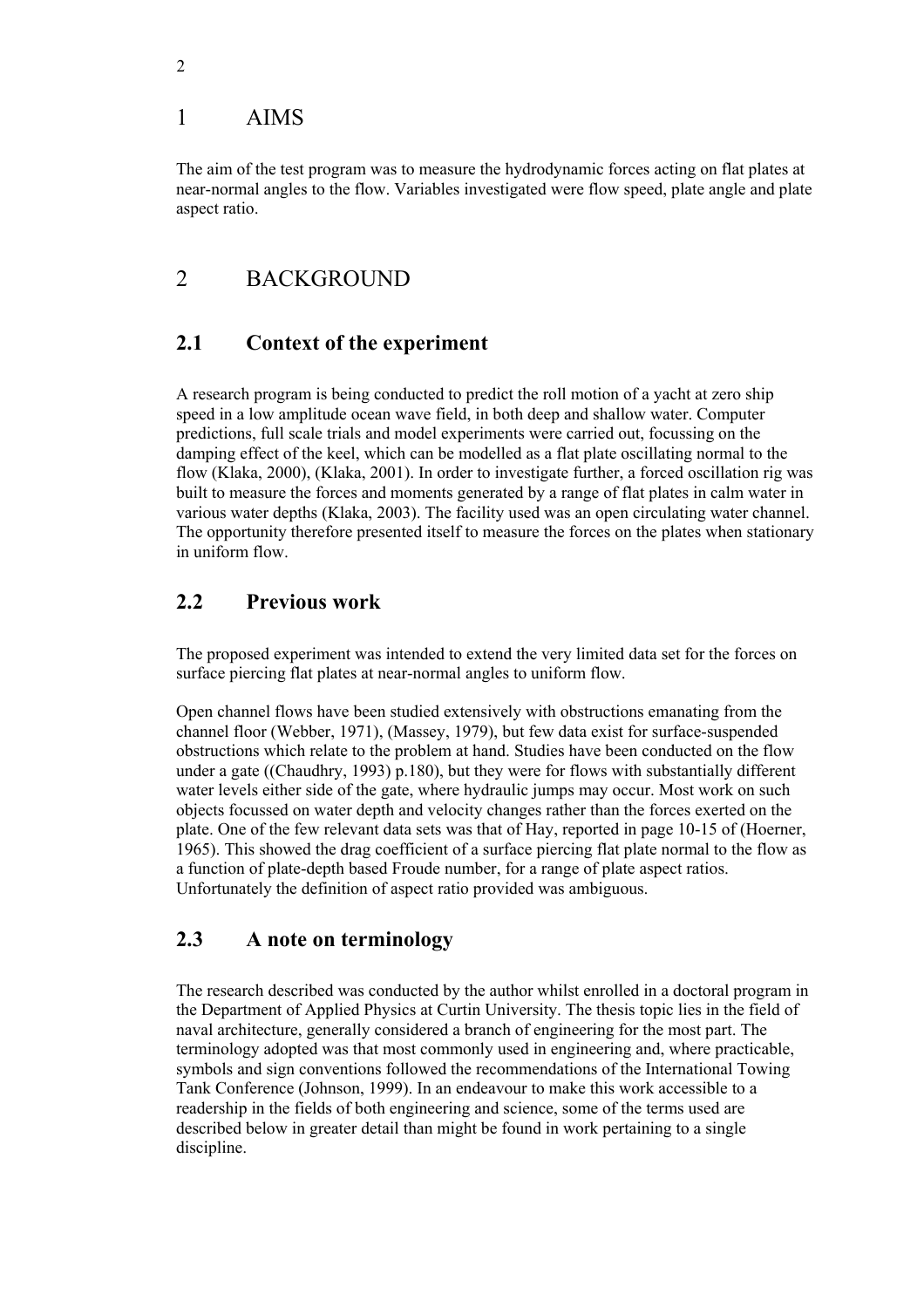• Sign conventions

A right handed axes convention was used, with the origin at the hinge line (still water level) at mid-chord and mid-thickness. The positive y-direction was downstream, positive zdirection was up and consequently positive (clockwise) roll angle was with the plate tip downstream of the hinge. The roll moment was also positive in a clockwise direction.

• Plate geometry (*Figure 2-2*)

The plate geometry definitions followed those of naval architecture rather than aerodynamics. The chord was defined with reference to the problem outlined in the thesis topic, that of a keel rotating in water. It was the dimension across the plate (i.e. across the channel), which represented the heading of the yacht keel when the yacht was sailing. The span was the length of the plate normal to the flow orthogonal to the chord i.e. the depth of the plate towards the channel bed. The thickness of the plate was the dimension in line with the flow. The plate aspect ratio was defined as  $\text{span}^2/\text{area}$  which, for the rectangular plates used in this experiment, equated to span/chord.

• Forces

Drag is the force horizontal component parallel to the flow direction (see *Figure 2-1*). Lift is the vertical component normal to the flow direction.



*Figure 2-1* Axes definitions

• Torque and moment

The torque generated by a force may be called a moment, and was done so in this work. The torque generated by the drag force about the hinge supports was called the roll moment. This was distinct from the mass moment.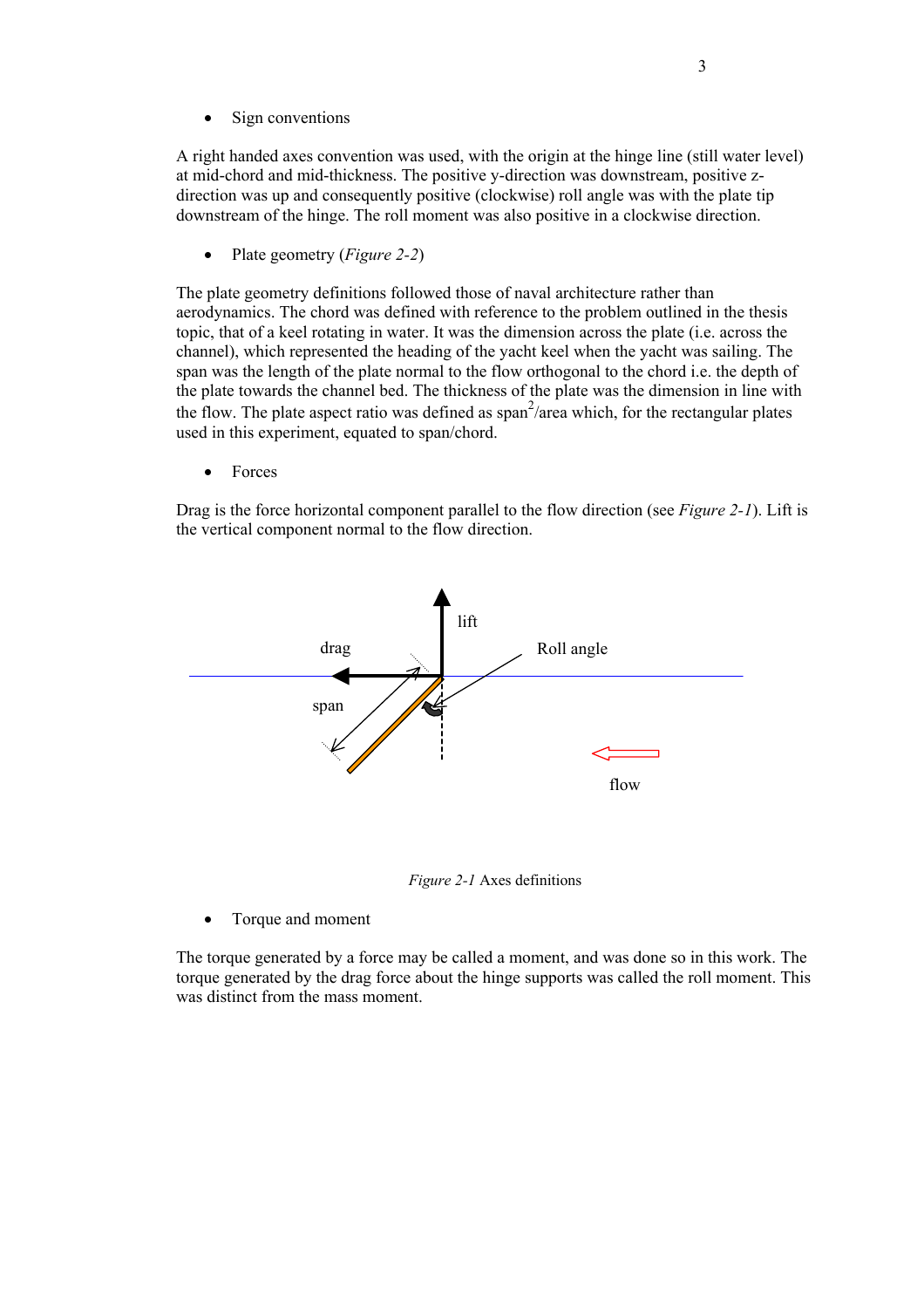

*Figure 2-2.* Plate geometry

╱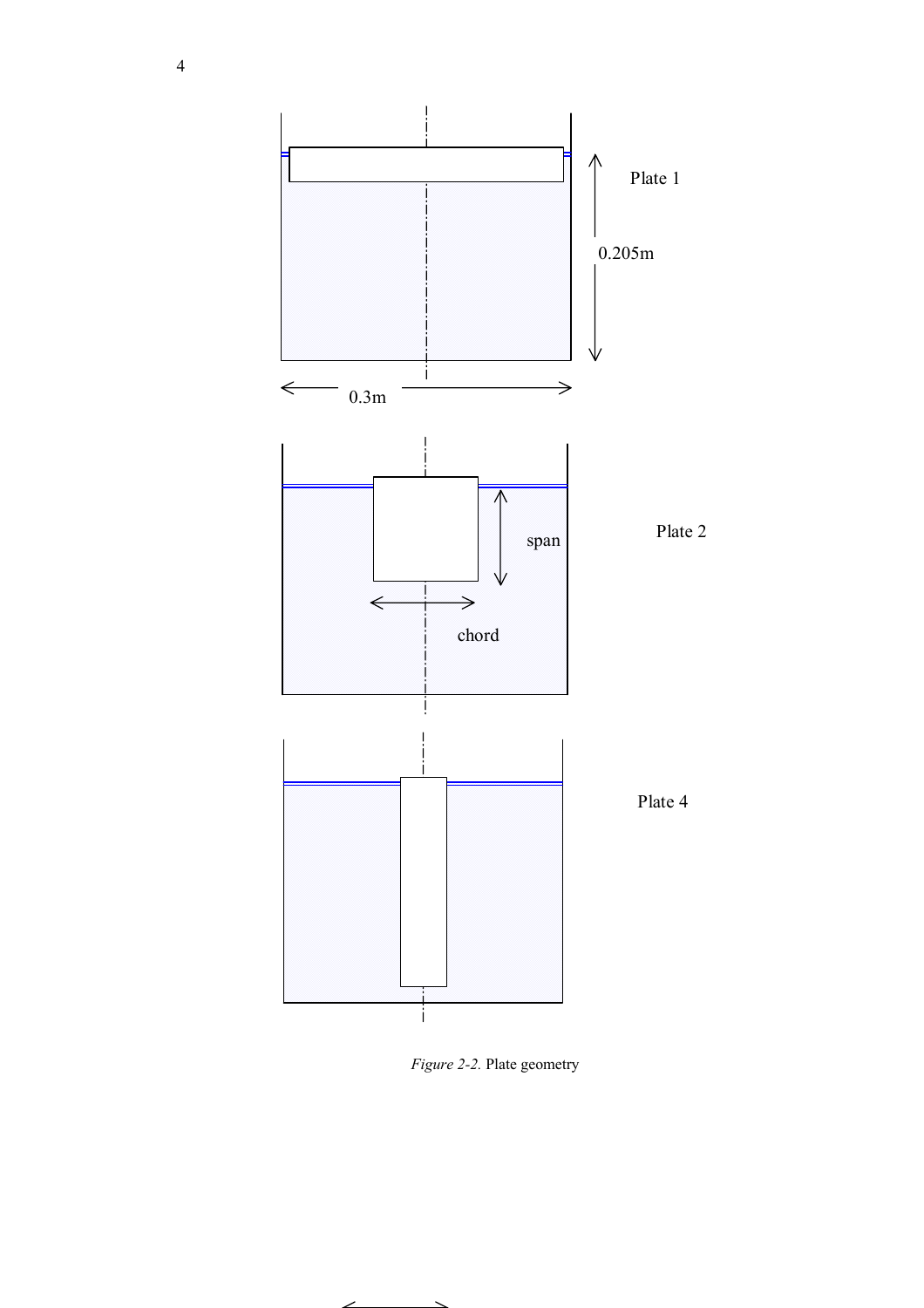### 3 METHODOLOGY

#### **3.1 Parameter space**

The parameter space investigated was determined largely by the constraints imposed by the primary experiment of measuring the forces on scale models of an oscillating yacht keel.

Three plate aspect ratios were investigated (*Figure 2-2*, *Table 4-1*):

- a full width rectangular flat plate with 3mm clearance at the ends, of geometric aspect ratio 0.143, but infinite effective aspect ratio (plate 1).
- a full depth rectangular flat plate of aspect ratio 4.4 (plate 4). With the plate vertical, the tip of the plate was 5mm from the channel bed.
- a half depth rectangular flat plate of aspect ratio 0.91 (plate 2).

The flow speeds available were such that the depth-based Froude number was always less than unity i.e. the sub-critical range.

Plate angles ranged from  $+15^{\circ}$  to  $-15^{\circ}$ ; over this range the plate could reasonably be expected to exhibit fully separated flow.

#### **3.2 Scaling**

The plate forces were a function of both Froude number (Fn):

$$
Fn = \frac{u}{\sqrt{gD}}\tag{1}
$$

where

 $u =$  flow velocity

 $g$  = acceleration due to gravity

 $D$  = water depth

and Reynolds number (Rn):

$$
Rn = \frac{u \, s}{v} \tag{2}
$$

where

 $v =$ kinematic viscosity

 $s =$ plate span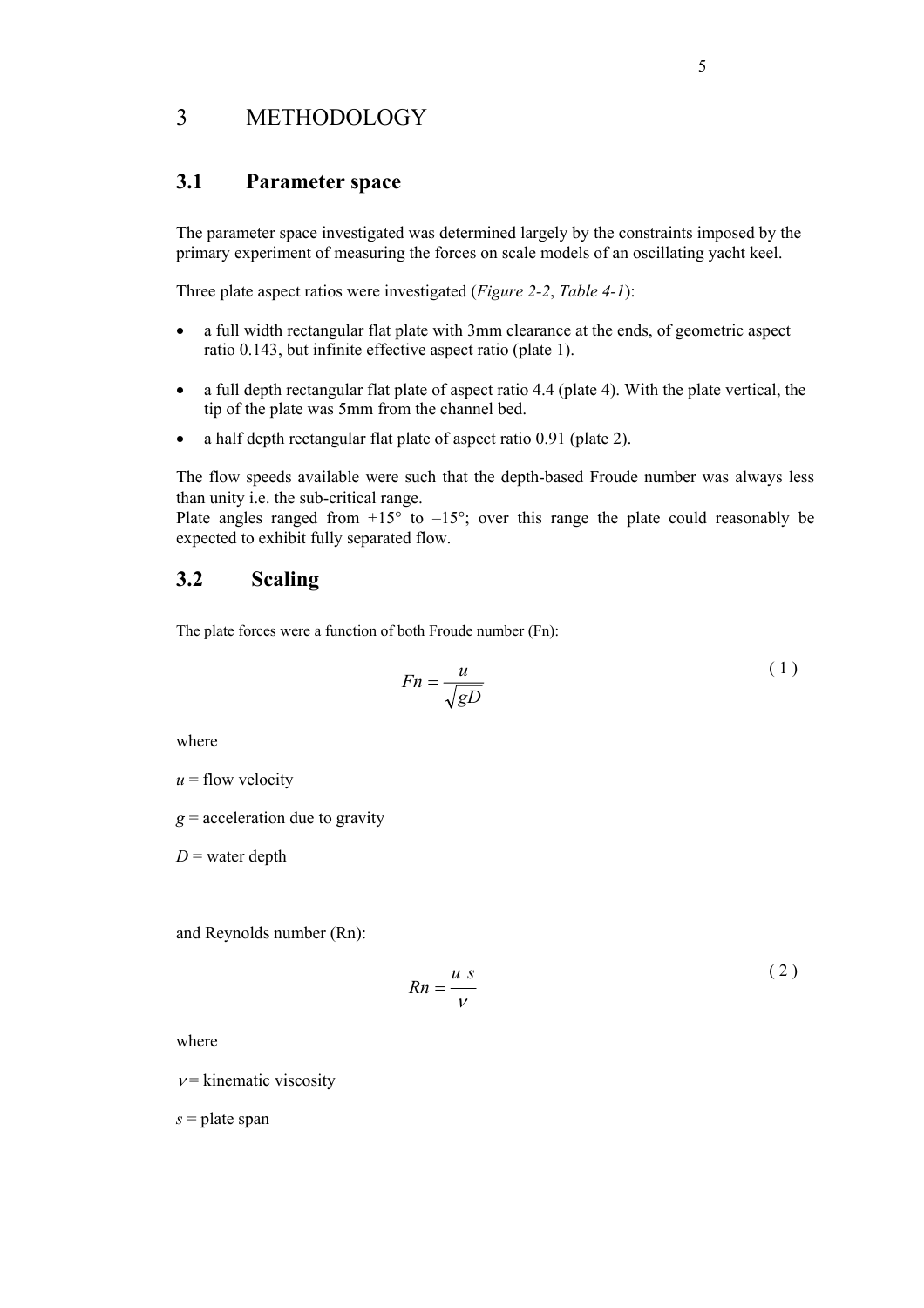Forces and moments were non-dimensionalised as follows:

$$
C_{force} = \frac{force}{\frac{1}{2}\rho A u^2}
$$
 (3)

$$
C_{moment} = \frac{moment}{\frac{1}{2}\rho A u^2 s}
$$
 (4)

where

 $A =$ plate profile area

 $\rho$  = water density

Under Froude scaling the inertial effects would be correctly scaled. The Reynolds number would change but the effects are usually quite small if there is a significant amount of separated flow and the separation points do not change with Reynolds number (Hoerner, 1965), (Hoerner and Borst, 1975). In such circumstances the non-dimensionalised forces and moments may be compared directly for experiments conducted at the same Froude number. Nevertheless care should be taken when comparing results from experiments conducted at significantly different Reynolds number. Further, caution is urged to check that the nondimensionalising parameters used are the same.

#### **3.3 Blockage**

An object placed in a channel will experience different forces compared with the same object placed in unrestricted flow. This effect is known as blockage, and is reasonably well understood in wind tunnels (Rae and Pope, 1984), (Pankhurst and Holder, 1965) and towing tanks (Scott, 1976), (Harvald, 1983). The blockage effects for this experiment are related to, but not the same as, wind tunnel effects and towing tank effects.

Blockage effects may be divided as follows:

#### *Wall boundary layer effects.*

The progressive thickening of the boundary layer along the length of the channel wall causes a decrease in the static pressure downstream, hence the velocity increases to maintain flow rate continuity. This effect is important in wind tunnels but is considered negligible for water tests because the boundary layer thickness is proportionally much smaller.

#### *Solid blocking*

The presence of the plate in the channel reduces the area through which water may flow. For a closed channel e.g. a wind tunnel, the effect is much less than (approximately 25% of) the amount calculated by applying Bernoulli's equation, despite the average velocity change being accurately predicted. This is because the displacement of the streamlines is greater as you move further away from the plate, but the forces related to that change decrease with distance from the plate (Rae and Pope, 1984) p353. The mathematical approach to calculating solid blockage is by the method of images, using doublets. This method becomes quite complicated when a free surface is present, and was not considered suitable for this experiment. Given that the free surface provides a pressure relief, the wind tunnel solid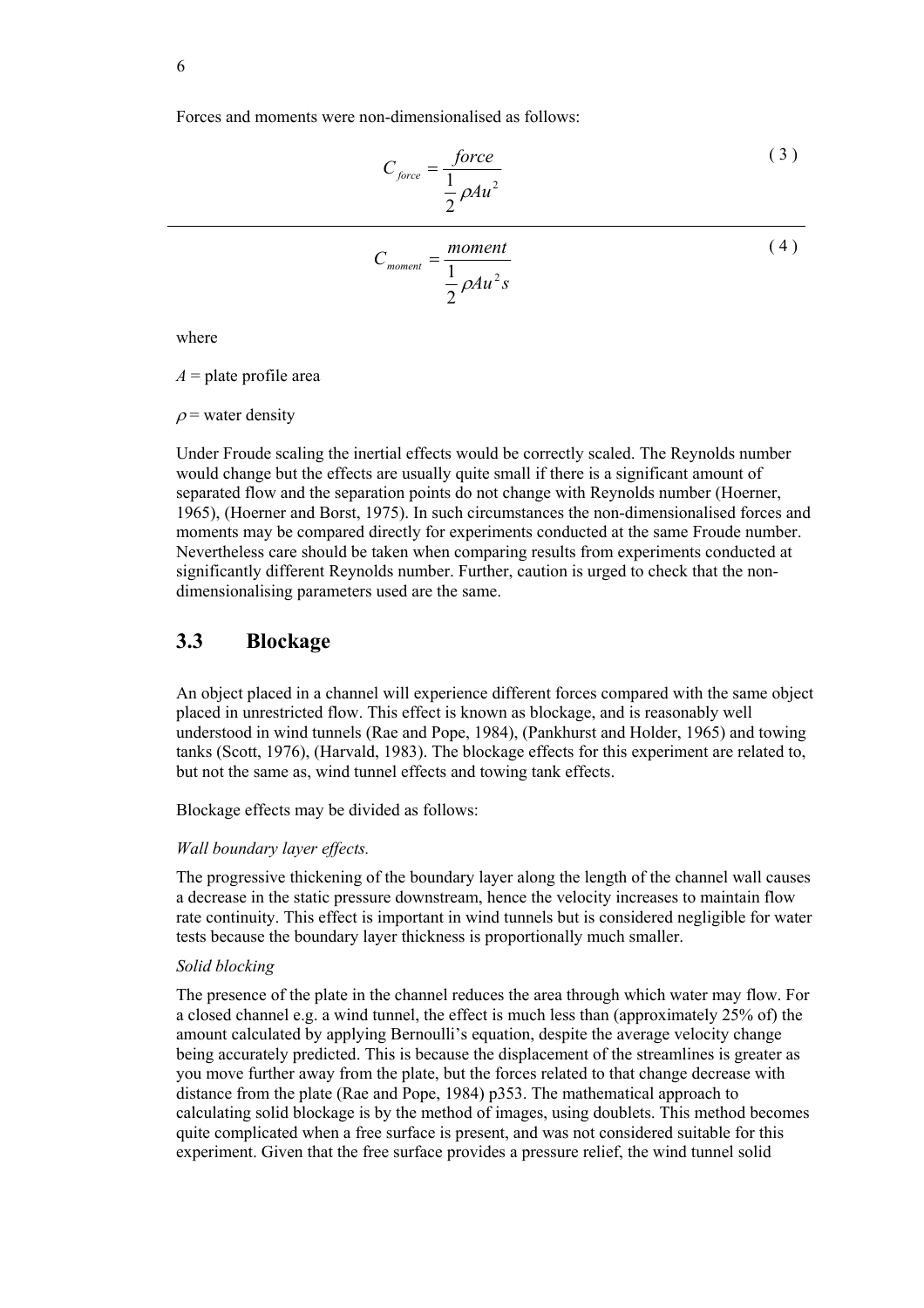blocking calculations provide an upper threshold estimate of this blockage component, rather than an accurate estimate.

#### *Wak*e *blocking*

The mean velocity in the wake will be lower than the free stream velocity; however, the velocity outside the wake in a closed channel must be higher than the free stream in order to maintain continuity of volume flow rate. This higher velocity will, from Bernoulli's theorem, decrease the pressure in the wake region and create an additional drag force. This is computed for wind tunnels by using a line source (across the channel) to represent the wakegenerating trailing edge. The simulated wake is contained within the channel by adding an infinite vertical row of source-sink combinations, producing a net horizontal velocity. As with solid blocking, this method is not practical when a free surface is present, rather it provides an order of magnitude upper value estimate of the wake blockage.

#### *Streamline curvature*

The curvature of streamlines that occurs around any lifting body is restricted by the top and bottom of the channel. This results in an increase in lift compared with the unconstrained flow condition. For this experiment, the free surface yet again relaxes this constraint. The lift generated was very small for the conditions under investigation.

#### *Wave resistance blockage*

The wave pattern generated by the plate will be affected by the channel boundaries, particularly the channel bed. This form of blockage is addressed in ship towing tank resistance tests, but in a manner inapplicable to this experiment for the following reasons:

- The methods, all empirically based (e.g. (Scott, 1976), (Scott, 1966)), include all blockage effects in one – including wake and solid blockage.
- The formulae used are based on ship length, a length dimension not appropriate to a plate normal to the flow.

This experiment lies outside the range of data used to develop the empirical blockage formulae with particular regard to object slenderness and channel aspect ratio. This latter is surprisingly important, as shown in the first data subset of table 1 in (Scott, 1976).

### 4 EQUIPMENT

#### **4.1 Facility**

The facility was an Armfield Engineering S5-10 circulating open water channel, with a 10m long working length of cross section 300mm square. The sides are transparent. The channel slope can be varied manually at the upstream end by a screw jack. The water was circulated using a centrifugal pump. The flow rate (and in consequence, the water depth) was regulated by a flow valve. The water depth can be controlled separately by changing the height of a sluice gate at the downstream end.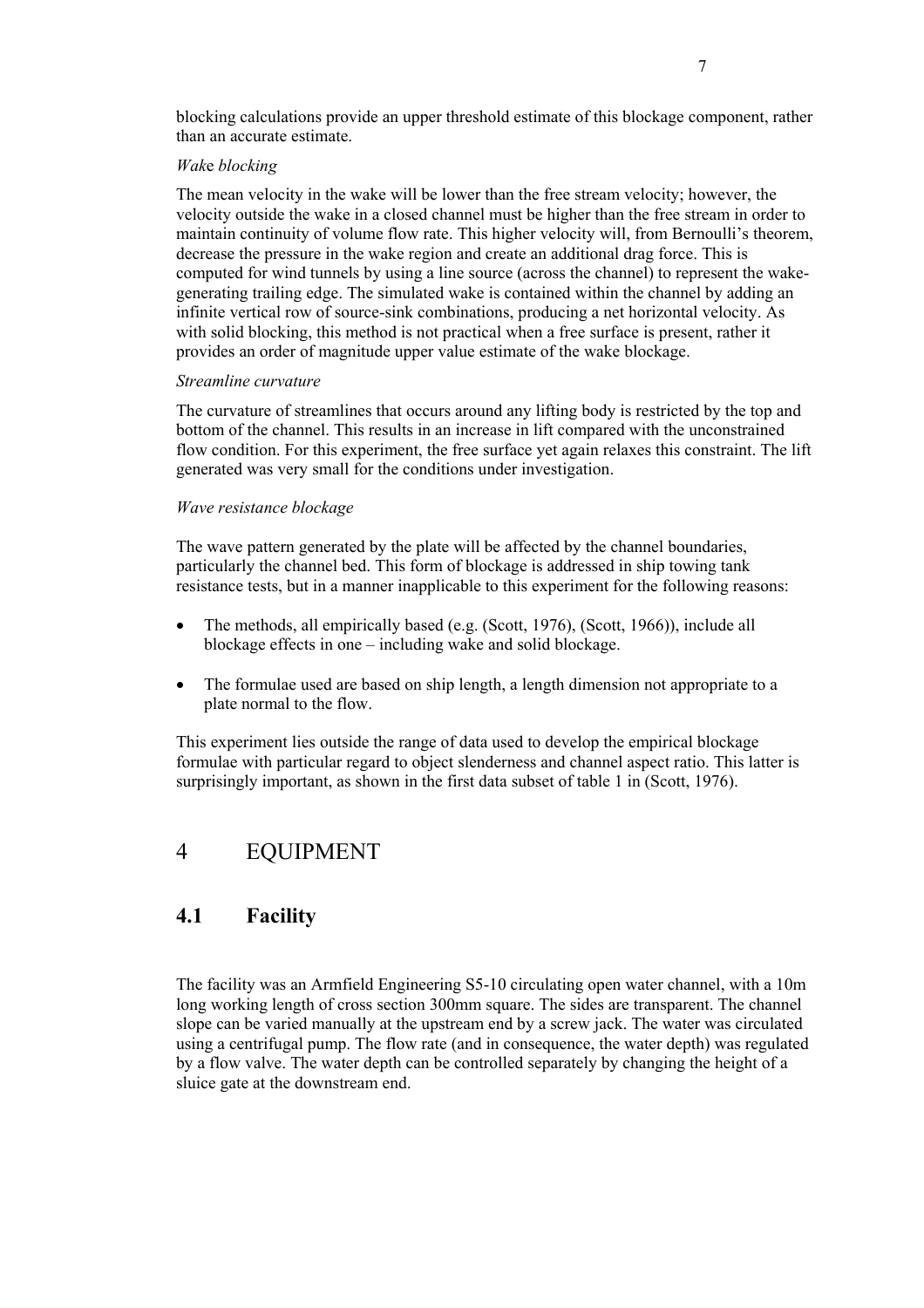#### **4.2 Plates**

|                        | Plate 1  | Plate 2 | Plate 4 |
|------------------------|----------|---------|---------|
| mass (Kg)              | 0.105    | 0.075   | 0.069   |
| Immersed span (m)      | 0.042    | 0.091   | 0.20    |
| Chord $(m)$            | 0.294    | 0.10    | 0.0455  |
| Area $(m2)$            | 0.012348 | 0.0091  | 0.0091  |
| Geometric aspect ratio | 0.143    | 0.91    | 4.4     |

The plates were made of 6mm Perspex with square edges. The plate dimensions are shown in *Table 4-1*.

*Table 4-1.* Plate geometry

# **4.3 Experimental rig**

The attachment rig for holding the plates comprised two horizontal aluminium bases connected by vertical rods (*Figure 4-1* and *Figure 4-2*). The upper base was clamped to the sides of the channel. The hinge supports, crank and crank arm were attached to the lower base. The angle of the plate was adjusted via the crank arm by rotating the motor. The hinge supports could be adjusted so that the hinge line was always at the calm water level.



*Figure 4-1* Experimental rig: end view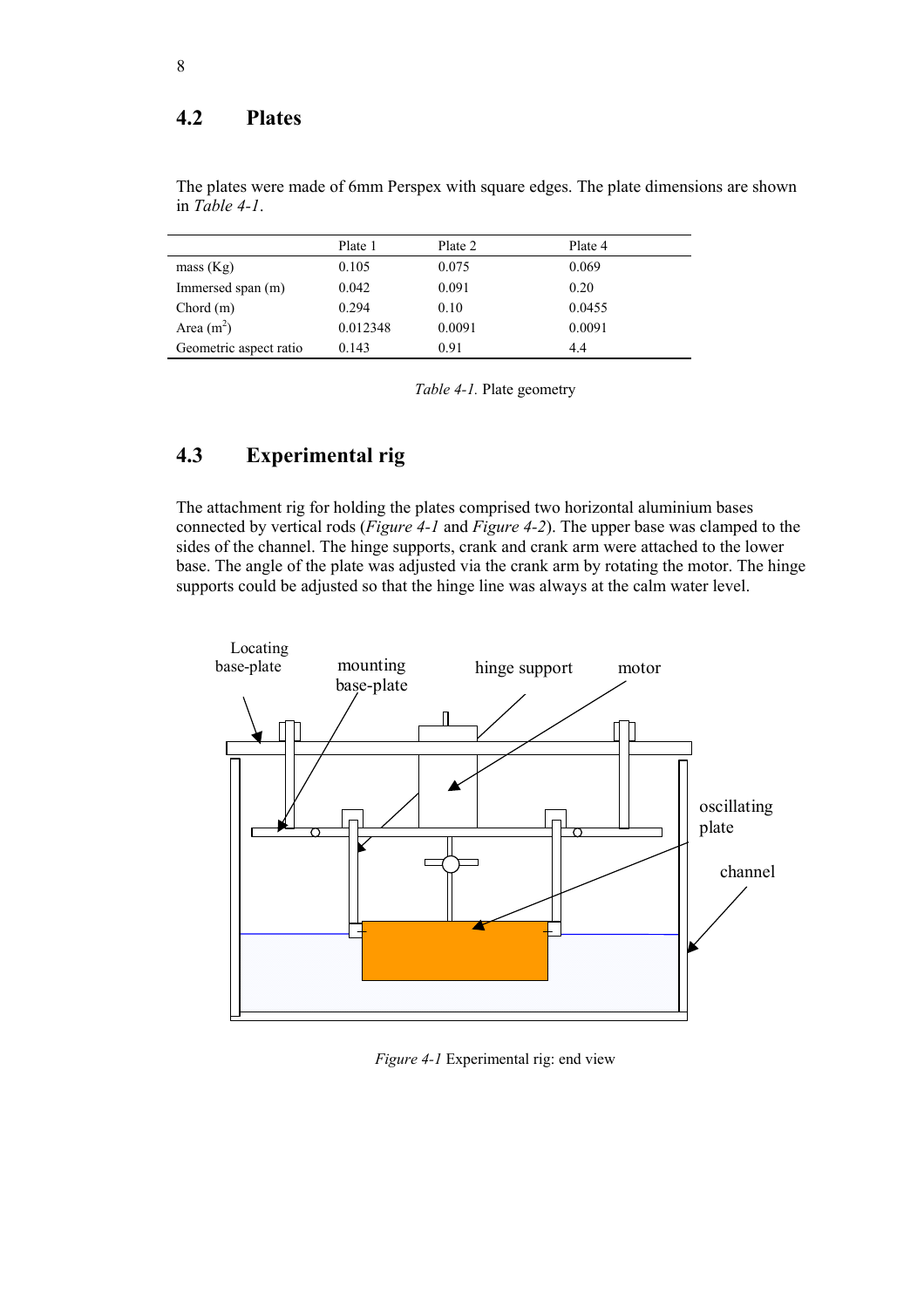

*Figure 4-2* Experimental rig: side view

#### **4.4 Instrumentation**

The instrumentation for these experiments comprised 12 strain gauges (see 4.5) and a Pygmy 30mm diameter flow meter to measure flow rate. Water depth was measured using steel rules permanently mounted on the outside of the channel. All signals acquired were analogue DC. The Daqbook system was used and the digitised signals were stored on a PC.

### **4.5 Strain gauges**

The gauges were super-glued to the aluminium substrate then coated in polyurethane. The hinge supports were strain gauged as shown in *Figure 4-3*. The upper pair were connected as a half-bridge to provide a difference reading for maximum sensitivity to drag-induced bending moment. The signals from the lower pair were recorded individually in order to measure lift force. The transverse gauge provided a check on drag force measurement (through Poisson strain) and any torsional load. Whilst this configuration did not permit decomposition of the readings into all possible load conditions, it did allow for checks to be made for contamination of signals from unexpected load conditions. Cross-axis sensitivity of the gauges was measured during calibration. The crank attachment was gauged with a half bridge pair (*Figure 4-4*), based on the assumption that the only load was in line with the crank arm.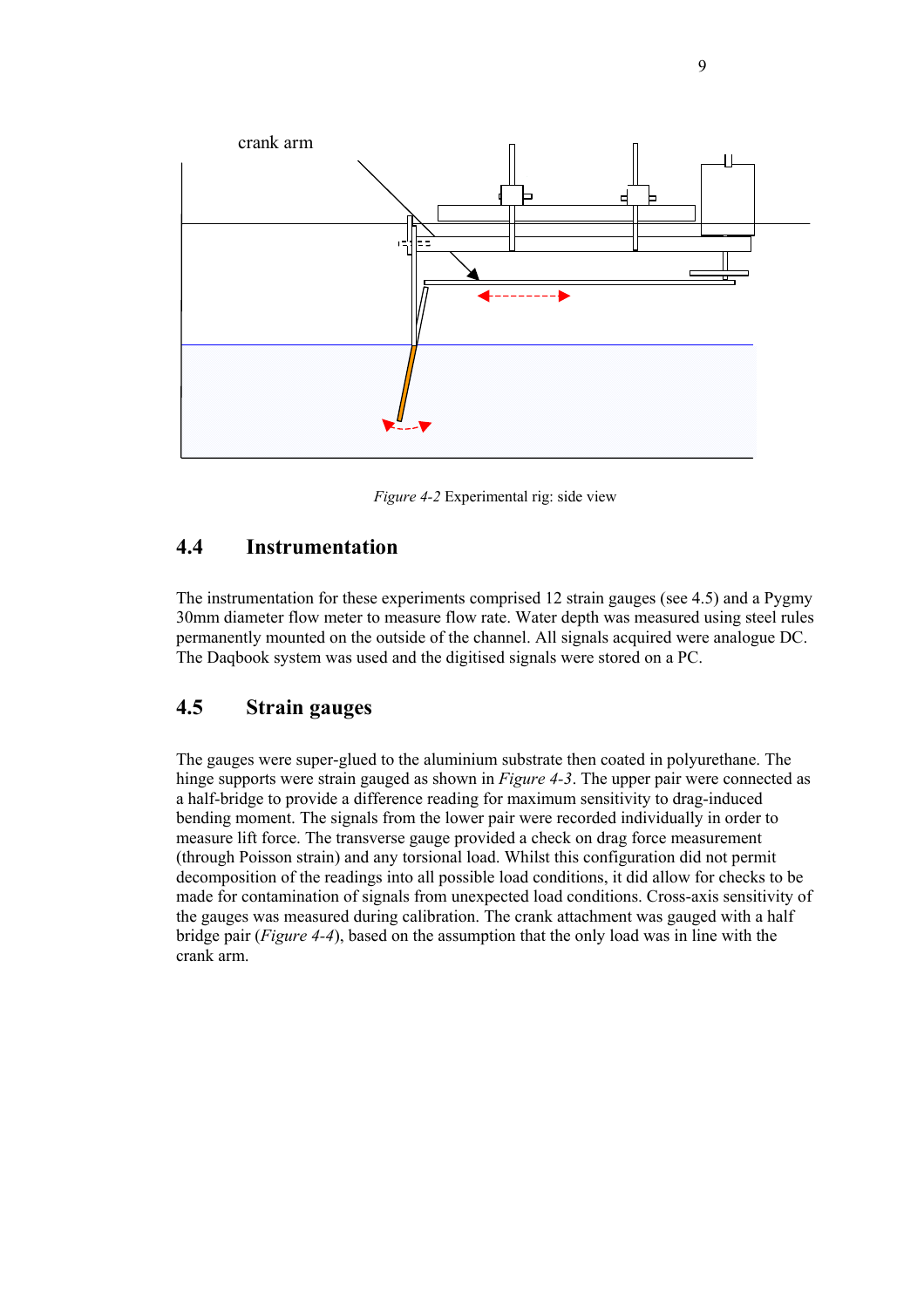





*Figure 4-4* Crank attachment strain gauge configuration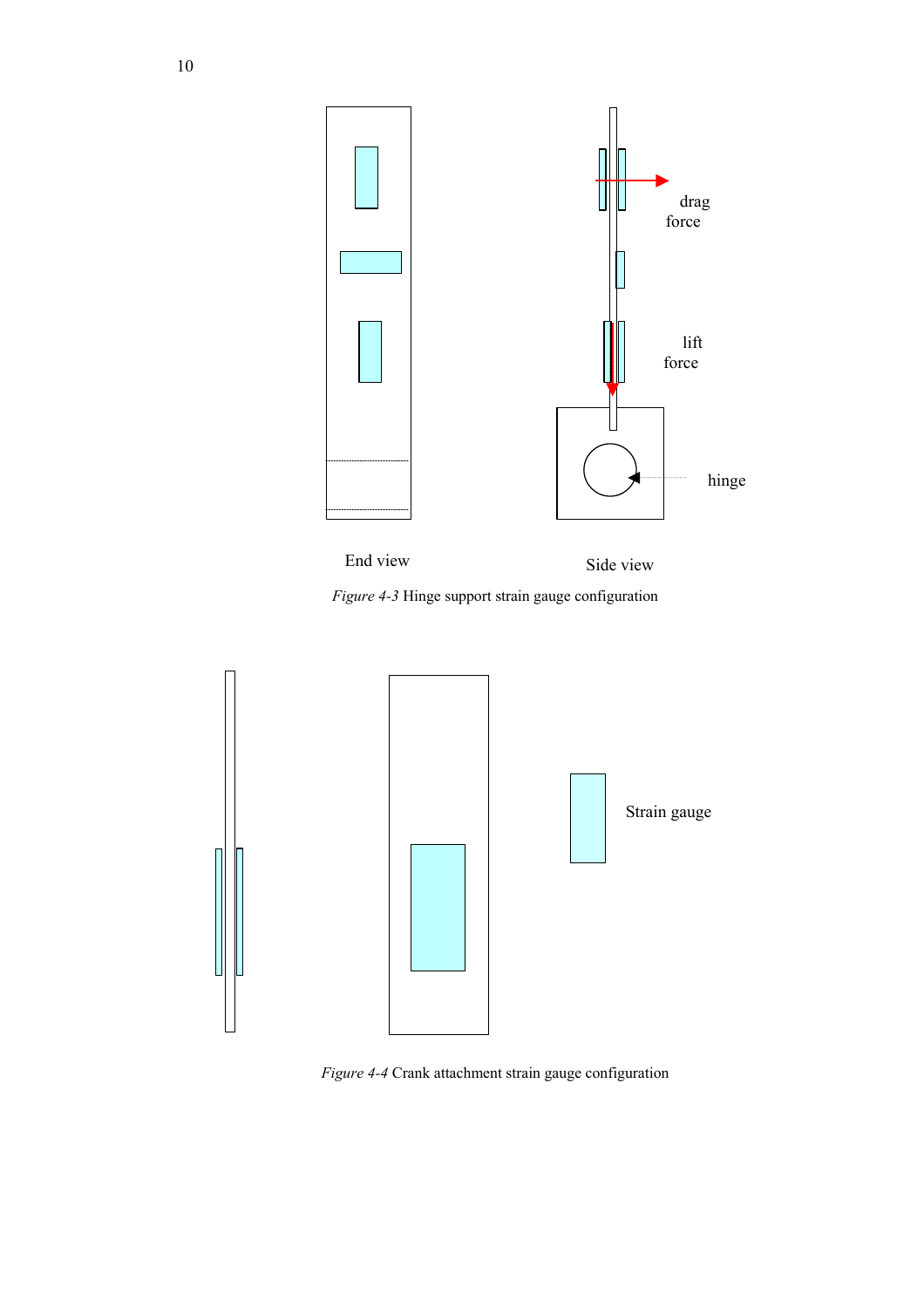#### 5 PROCEDURE

#### **5.1 Calibration**

The strain gauges were calibrated statically by applying known loads to each hinge support and the crank arm connection, in a range of directions. The gauge reading was allowed to stabilise then the mean value taken over typically 5 seconds. The means were plotted and a linear regression performed in order to determine the calibration factor. The offset was not required for calibration as forces were estimated from the difference between signals of a run file and its associated zero-datum file. The calibration process was conducted at two different gain settings for the strain gauges. The maximum load applied was limited by the deflection of the gauge support being large enough to jeopardise the integrity of the bond between gauge and substrate.

#### **5.2 Test runs**

The strain gauge circuits were allowed to warm up for typically one hour in order to reduce gauge drift due to temperature variation. The procedure for each run was to set the plate angle by adjusting the motor crank. The angle was measured using an adjustable square. The channel was then filled with water to the correct depth and approximate desired flow speed. This required adjustment of both the flow valve and sluice gate until an appropriate flow speed was attained at a steady state.

Data acquisition would then start, for 20 seconds duration at 100Hz sample rate. The difference in free surface height between the two faces of the plate was measured using a steel rule. On completion of sampling, the flow speed was measured at 6 transverse locations at a plane 200mm ahead of the plate. The transverse locations are shown in *Figure 5-1* and represented the region occupied by the plate and not the region affected by the channel wall boundary layer. On completion of a test run the sluice gate and valve were adjusted for the next flow speed. It was not possible to set the flow speed at a predetermined level, instead velocity increments were estimated by a combination of visual observations and acquired experience of the gate and valve adjustments. Before and after each series of flow speeds, a static calibration run in air was conducted. These runs served as the zero datum for the gauge signals.

The plates were always set with the hinges at the static waterline. All tests were conducted at a water depth of 0.205m.

During each run the digital display of signals was inspected and if a channel reached saturation that run would be discarded, the gains reduced if appropriate, and the run repeated. Runs where readings extended beyond the limits of calibration were also discarded.

A series of runs were conducted without a plate attached to the hinge supports, in order to determine the tare of the supports.

Photos and video footage were taken at various times during the tests.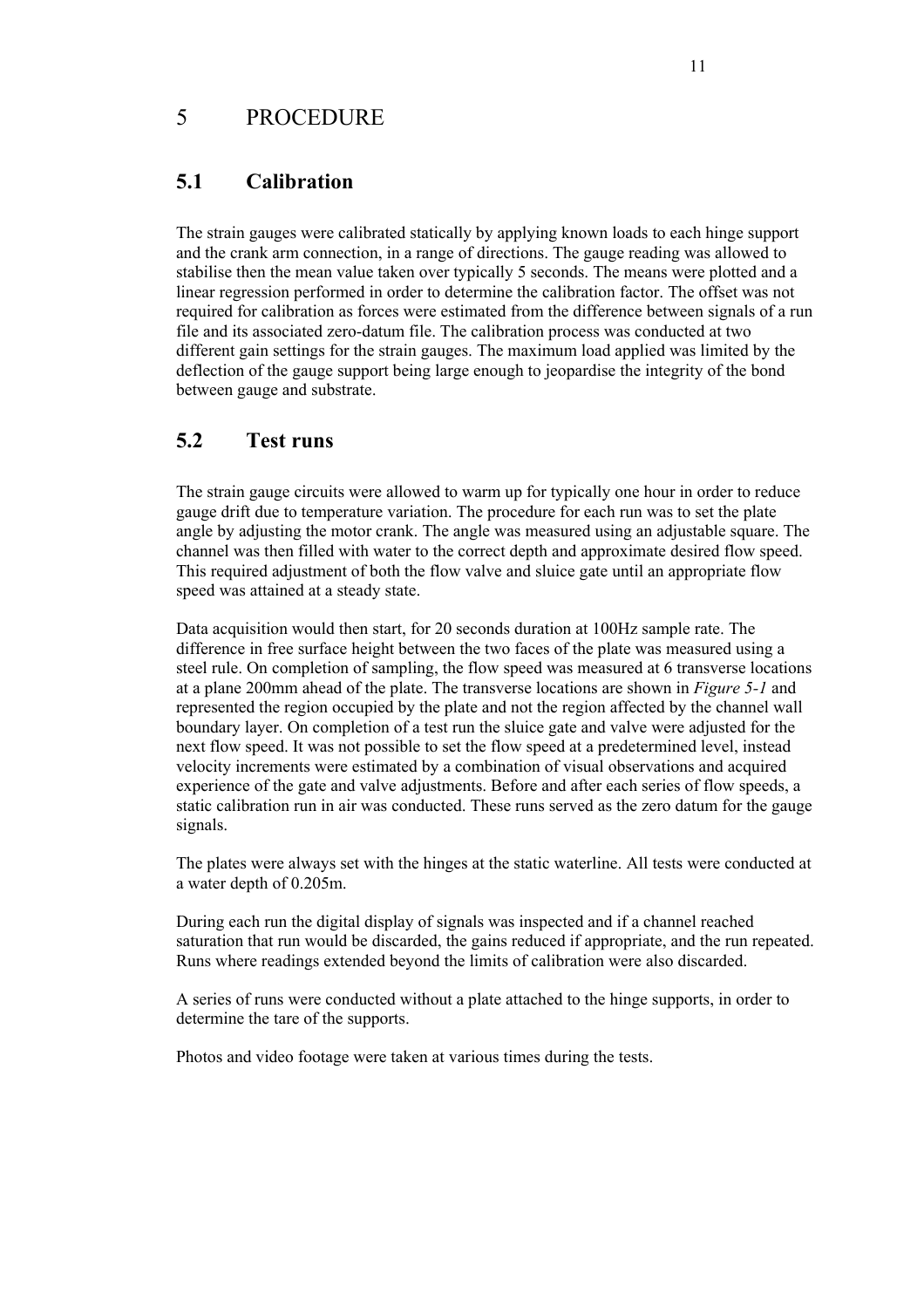

*Figure 5-1* Velocity measurement points (cross section through channel)

### **5.3 Data Processing**

All signals acquired were analogue DC, with low pass  $3<sup>rd</sup>$  order Butterworth filters set at 20 Hz. An acquisition time of 20 seconds was used for each run. Data quality checks were performed on the raw data to identify records with high standard deviations or ranges. The mean values of every signal for runs which passed these tests were then zero-subtracted from their nearest (in time) in-air run. Consideration was given to applying a time-dependent correction to the zero data in order to make allowance for gauge drift. However, inspection of the zero data runs showed no clear pattern of variation with time. The gauge calibration factors were then applied, and the total drag, lift and roll moment determined from the individual gauges as follows:

Drag was calculated as the sum of the horizontal forces from :

- left  $&$  right lower hinge support gauge pair and
- crank support gauge pair

The lift was then calculated from the average of signal from the upper gauges on the hinge supports in a series of steps:

- The drag component of the signal at these gauges was determined from the drag force calculated in the preceding step,
- then subtracted from the gauge signal
- and the residual converted to lift.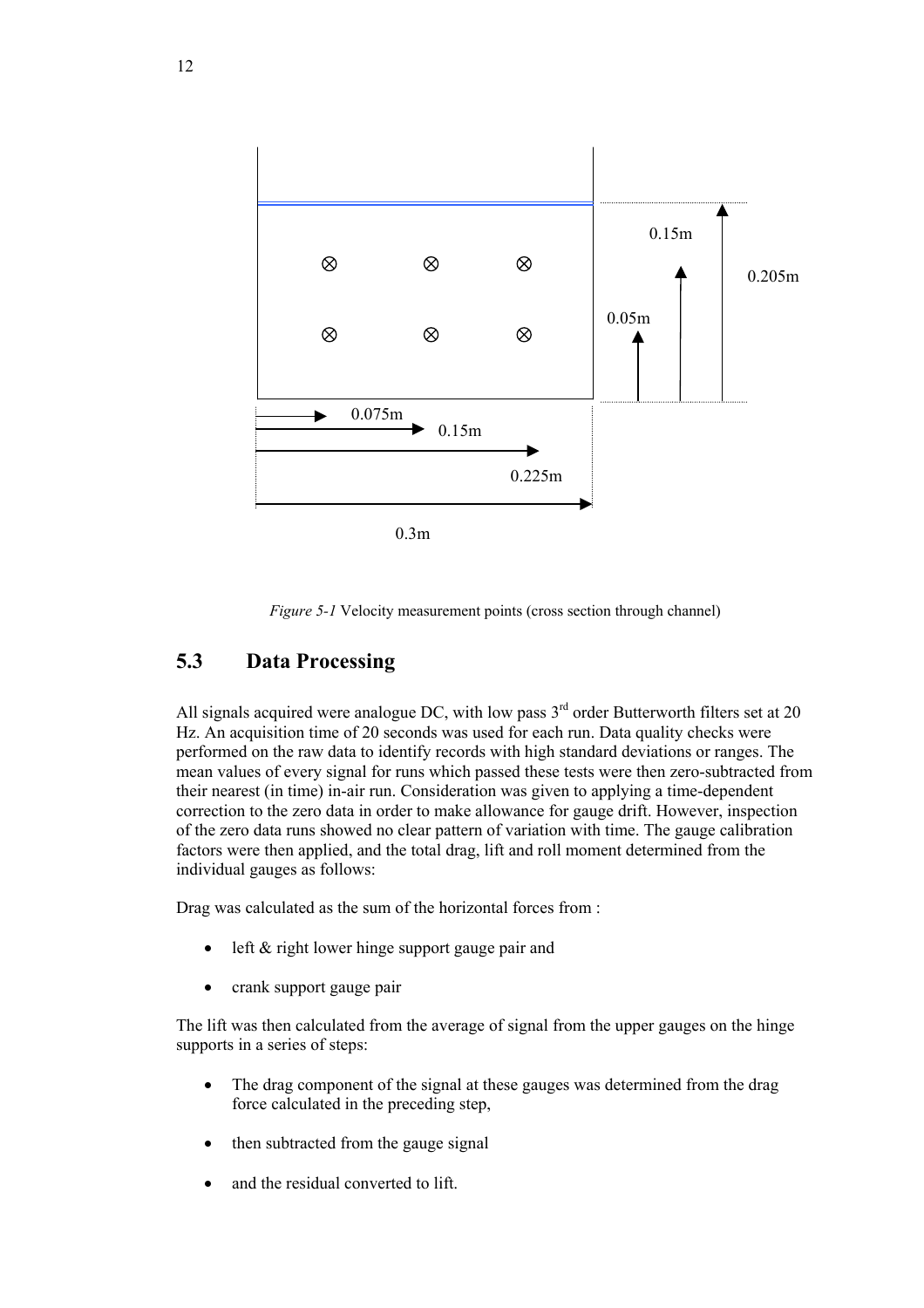• The lift force from the left and right gauges were added to get the total lift force.

Finally, the static force component due to buoyancy (not present in the zero datum in-air runs) was calculated analytically then subtracted from the gauge lift force, to yield the hydrodynamic lift.

The roll moment was determined by taking moments about the hinge support. As with lift force, a buoyancy correction was applied. The hinge support tare was subtracted from the calculated forces. A plot of force as a function of flow velocity revealed a small offset on the y-axis which clearly should not exist. This was removed by firstly finding the power law which yielded the best fit to each series of data, then subtracting the offset of this best fit from each data point. This step was important for the final processing stage – the conversion of forces and moment to dimensionless coefficients – because the denominator contained a velocity squared term which would have introduced large errors at low flow speeds if the zero velocity offset was not removed.

# 6 ERRORS

### **6.1 Gauge signals**

The physical size of the rig components were small relative to the size of the gauges, so there were errors due to strain gradients, gauge thickness etc. However, these were largely accounted for in the calibration process. Temperature effects were accounted for in two ways. Firstly, by choosing gauges with a thermal expansion coefficient similar to that of the attachment plate. Secondly, by taking measurements over short duration, which were thus unlikely to experience significant change in temperature. Nevertheless, zero datum gauge signals varied substantially over a day's testing. The fluctuations were not correlated with time from switch on, indicating that temperature variations were not the cause. Residual mechanical loads in the rig are a likely explanation.

The signal generated by a gauge may be the resultant of strains in several different directions. The gauge configuration reduced this contamination and enabled checks to be made on its extent. For example, the transverse gauges on the hinge support would respond to both drag force and torsion (and to a much lesser extent, lift force and any cross-channel signal), whereas the differenced upper gauge pair signal was dominated by strain induced by drag force. Therefore a check for excessive torsion was made by comparison of the signals from the upper pair and the Poisson-strain from the transverse gauge. However, this was not a suitable method for measuring such loads as there was cross-contamination and large errors; rather it provided a useful data quality check on a pass-fail basis.

The lift force signal was generated by the axial load in the hinge supports and determined from the average reading from each of the lower pair of gauges on the hinge supports (see 5.3). The absolute strain values were very low, owing to the necessary stiffness of the supports. Consequently the errors in the lift-induced signal were very large – generally constituting the bulk of the signal.

#### **6.2 Gauge calibration**

The coefficient of determination  $(r^2)$  for the calibration factors used to determine the drag and roll were always greater than 0.999. Cross-coupling between gauges was measured and found to be insignificant, except for the quantifiable instances of Poisson strain. Temperature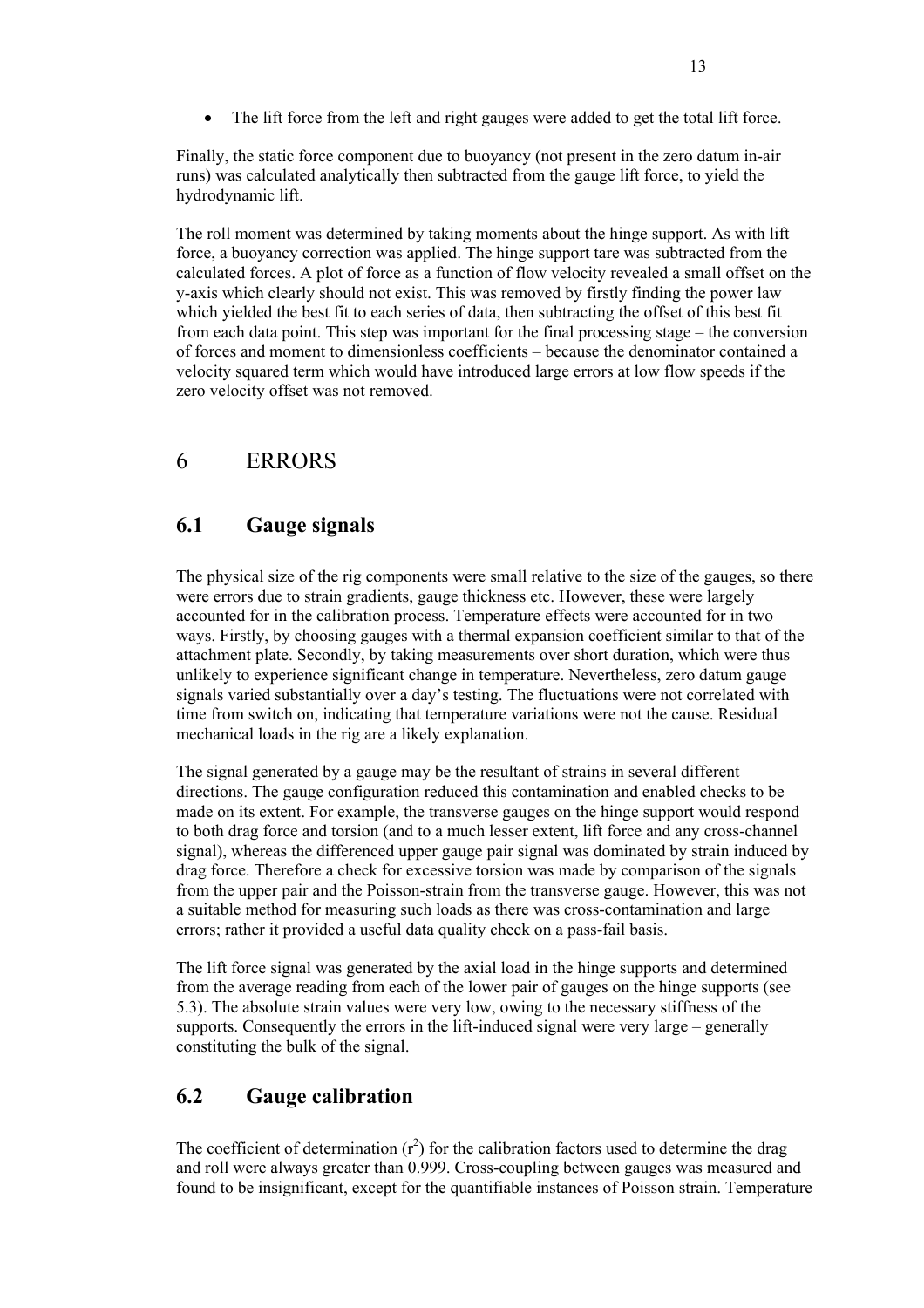fluctuations may have affected the calibration factors, though the gauge specifications indicate this would be an error of second order magnitude over the temperature range of the experiments.

## **6.3 Flow velocity**

Measuring the flow speed at 6 locations for each run enabled the standard deviation of the mean of each run to be calculated. There was no evidence for consistent asymmetry in the measurements, indicating that the flow pump was not introducing any mean rotary or offaxis flow at the plate.

The flow meter provided an integrated signal over a 10 second period, averaging out short term fluctuations. The resolution of the meter was 1 unit, which represents 0.051m/s. The flow measurements at the 6 spatial locations were usually taken immediately after the data acquisition period. Thus any longer term time variations were implicit in the spatial variations. On occasions when the spatial variations were repeated, there was no evidence for any trend of variation with time.

## **6.4 Other errors**

Water depth was measured using steel rules permanently mounted on the outside of the channel. The measurement was accurate to within 1mm, but the level occasionally fluctuated from the target value by up to 2mm owing to operational difficulties.

The mean water temperature of 26.3°C varied by +-0.9°C over the period of the tests.

The plate angle measurement was accurate to within  $+0.2^{\circ}$  with respect to the channel bed. Relative accuracy between plate angles was +-0.1°. The plate was subject to slight flexure, so the angle to the flow in the dynamic condition may have been up to 1° different at the plate tip, compared with the static measurement.

The friction in the bearings for the tests in air was unlikely to be the same as for the test in water at the same frequency, because the bearing load was different.

The effects of blockage are discussed in 3.3. Given the uncertainty in estimating blockage effects for the current experiment, the results have been left uncorrected. This should be borne in mind when comparing with other experiments, particularly those conducted at different model: tank area ratios

### **6.5 Error estimation and propagation**

The error estimate comprised the following components:

- signal in uniform flow
- in-air datum signal
- calibration
- tare correction
- for coefficients, estimates of the force/moment denominator errors.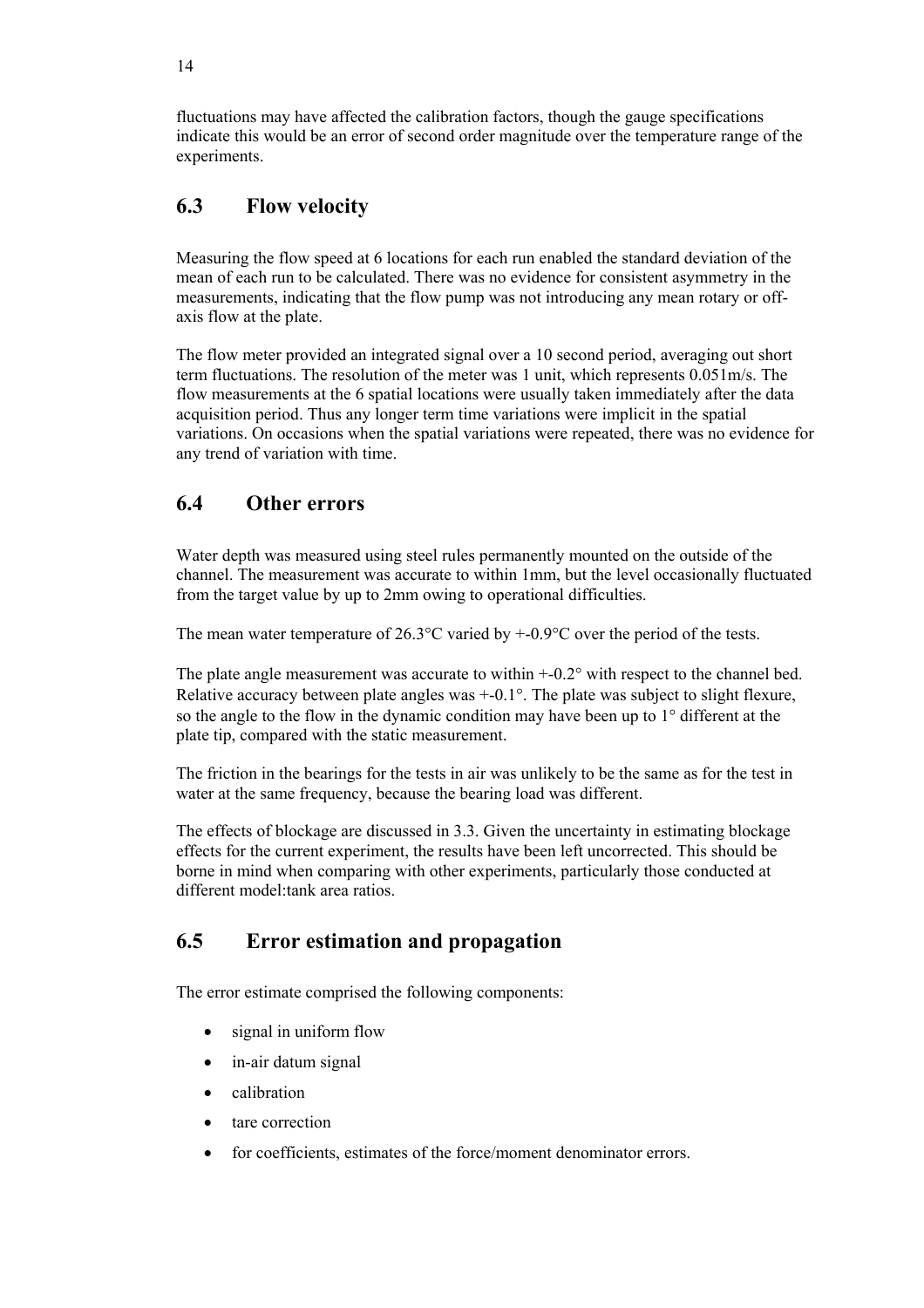Errors for the uniform flow signals were calculated from the signal standard deviation for the run. Errors for the in-air datum signal were estimated from the standard deviation of the datum readings over a day's testing at uniform gain setting. Calibration errors were estimated from the standard deviations of the time series of the calibration signals. Tare errors were estimated as the same as for a low speed flow run. The errors from these sources were propagated through to the forces and moments. The errors in the flow velocity were determined from the standard deviation of the spatial measurements. Errors due to time variation of velocity were not independent of the errors in the time series of the gauge signals, so were not estimated separately. The velocity error estimate, and those of the other denominators in the non-dimensional coefficients, were then propagated to yield errors in the coefficients. A summary of error magnitudes for drag is given in *Table 6-1*; roll moment errors were of similar proportion. Lift force standard deviations were difficult to estimate accurately, but appear to be over 50% for most conditions, decreasing with flow speed.

It was clear from the error propagation process that the relative values of the errors were greater at lower flow speeds because the amplitude of the zero datum and tare corrections were then of the same order as the uniform flow signal. The largest source of error for most conditions was from the zero datum. Flow velocity and plate immersed area errors were also significant. The errors in instrument calibration were two orders of magnitude less than other error sources.

|                  | Low speed $(Fn = 0.161)$ |      | <b>High speed</b> (Fn = $0.364$ ) |      |
|------------------|--------------------------|------|-----------------------------------|------|
|                  | Standard deviation       | mean | Standard deviation.               | mean |
| drag(N)          | 0.031                    | 0.11 | 0.064                             | 1.9  |
| drag coefficient | 0.33                     | 1.29 | 0.05                              | 1.72 |

*Table 6-1* error estimates: plate 1, 10° angle

# 7 RESULTS AND DISCUSSION

#### **7.1 Drag**

#### **7.1.1 Effect of flow speed**

*Figure 7-1*, *Figure 7-2* and *Figure 7-3* show the drag coefficient varies only slightly with Froude number for all three plates tested.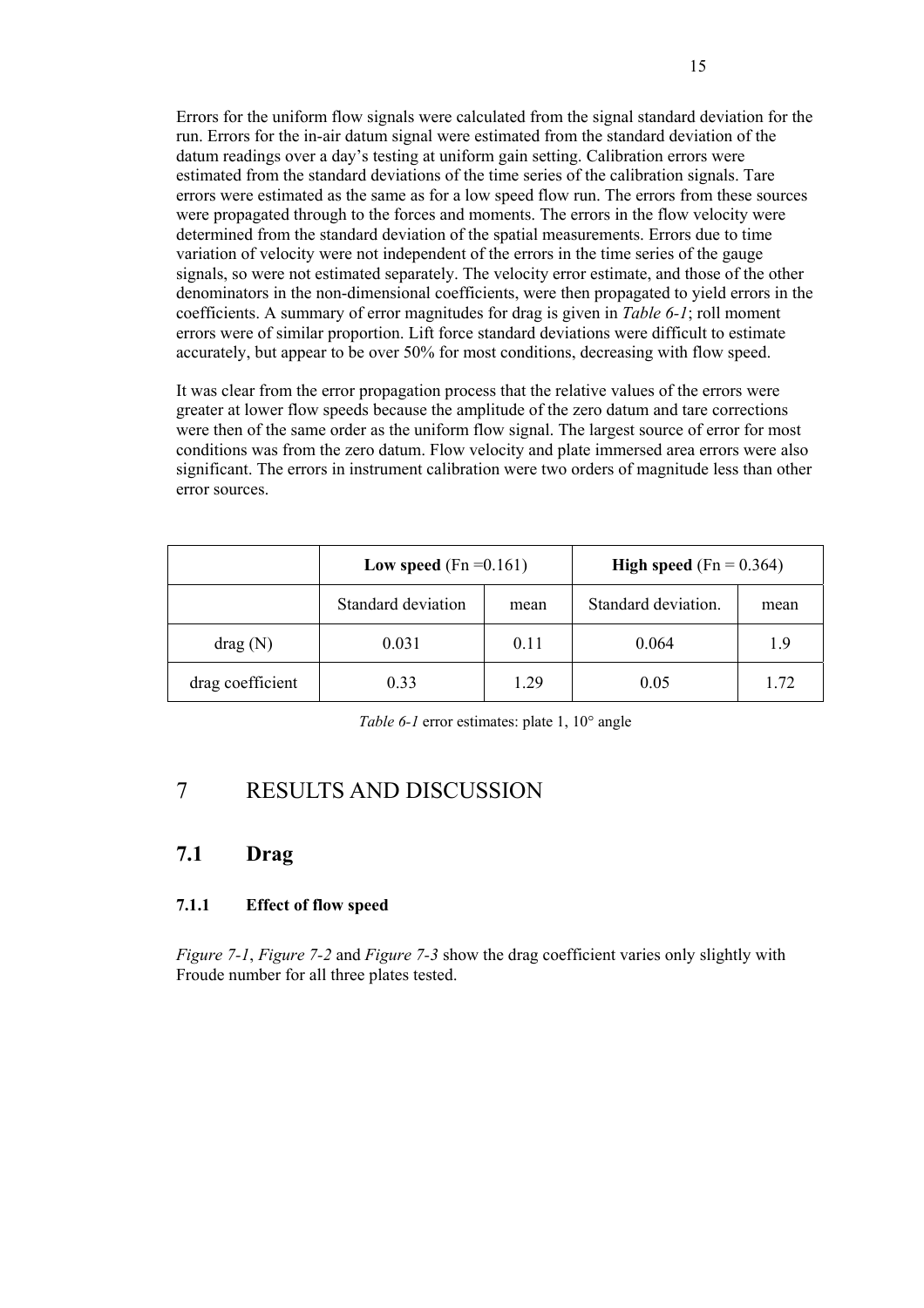

*Figure 7-1* Drag coefficient as a function of Froude number; plate 1



*Figure 7-2* Drag coefficient as a function of Froude number; plate 2

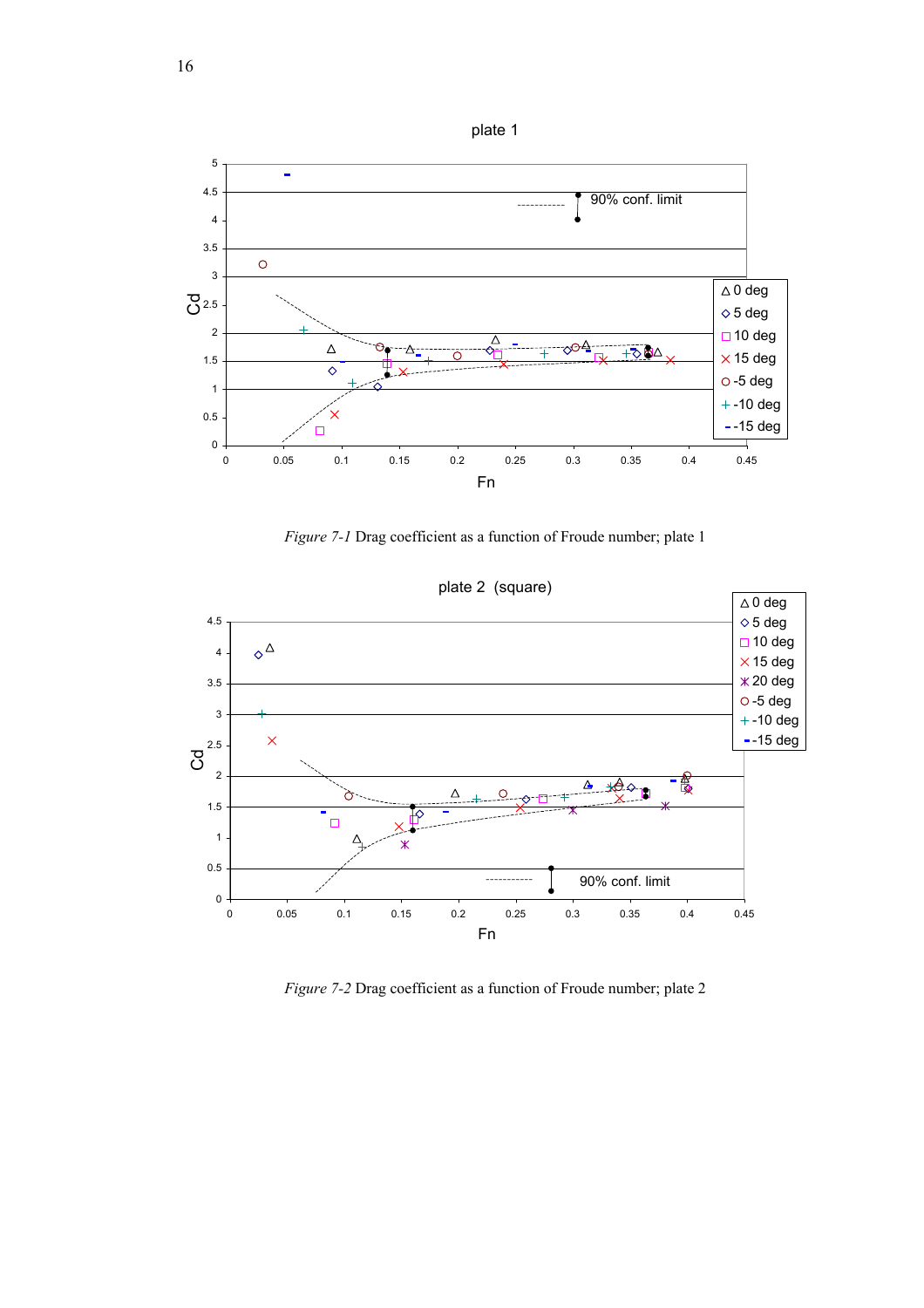

*Figure 7-3* Drag coefficient as a function of Froude number; plate 4

Fn

In order to illustrate the effect more closely, the best-fit drag-velocity exponents are shown in *Figure 7-4*. The mean value of the exponent for all conditions was 2.07, with a range of 1.76 to 2.41 (with one outlier at 1.15). If there were no Reynolds number, blockage or free surface effects, the exponent would be expected to hold a value of 2. The small variation from this figure implies that such effects are relatively modest.

The magnitude of the drag coefficient was in the region 1.8 to 2.3, somewhat higher than the value of 1.2 for a plate normal to the flow in an unconfined flow (Newman, 1977). This may be due to the free surface effect; however, such an effect would be expected to increase with Froude number, as evidenced by Hay in (Hoerner, 1965) p10-15. The maximum drag coefficient found by Hay was 1.6, occurring at Froude numbers greater than 1. Hoerner considered these high values to be a consequence of wave drag. The free surface distortion measured in the current experiments supported this hypothesis (*Figure 7-5*, *Figure 7-6* and *Figure 7-7*), but the independence of drag coefficient from Froude number implies either a false hypothesis or some other effect counteracting the wave drag increase – possibly a freesurface blockage change.

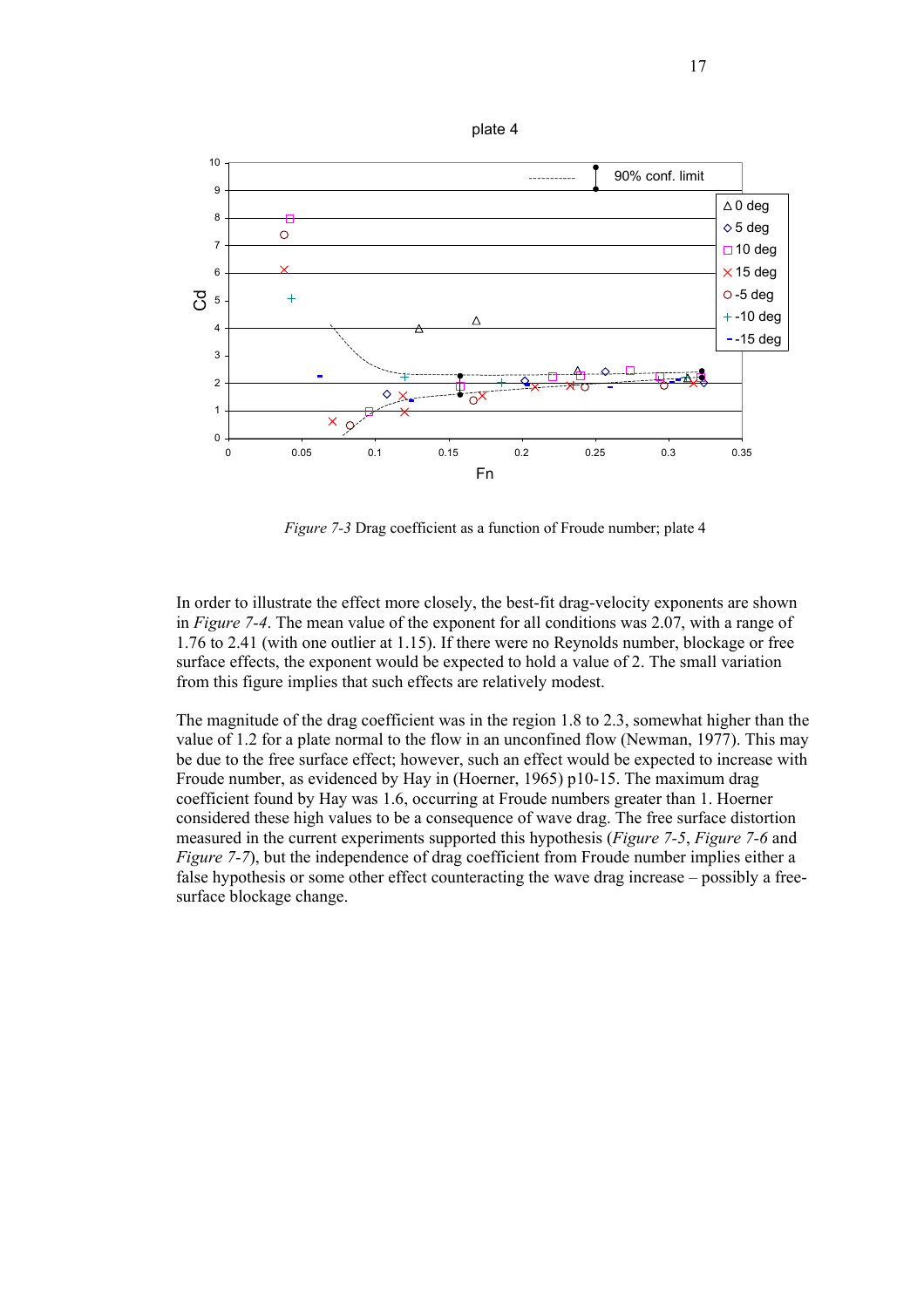

effect of angle on drag v speed powerlaw (drag = vel^n)

*Figure 7-4* Power law variation with angle and plate geometry



plate 1

*Figure 7-5* Hydraulic step height as a function of Froude number; plate 1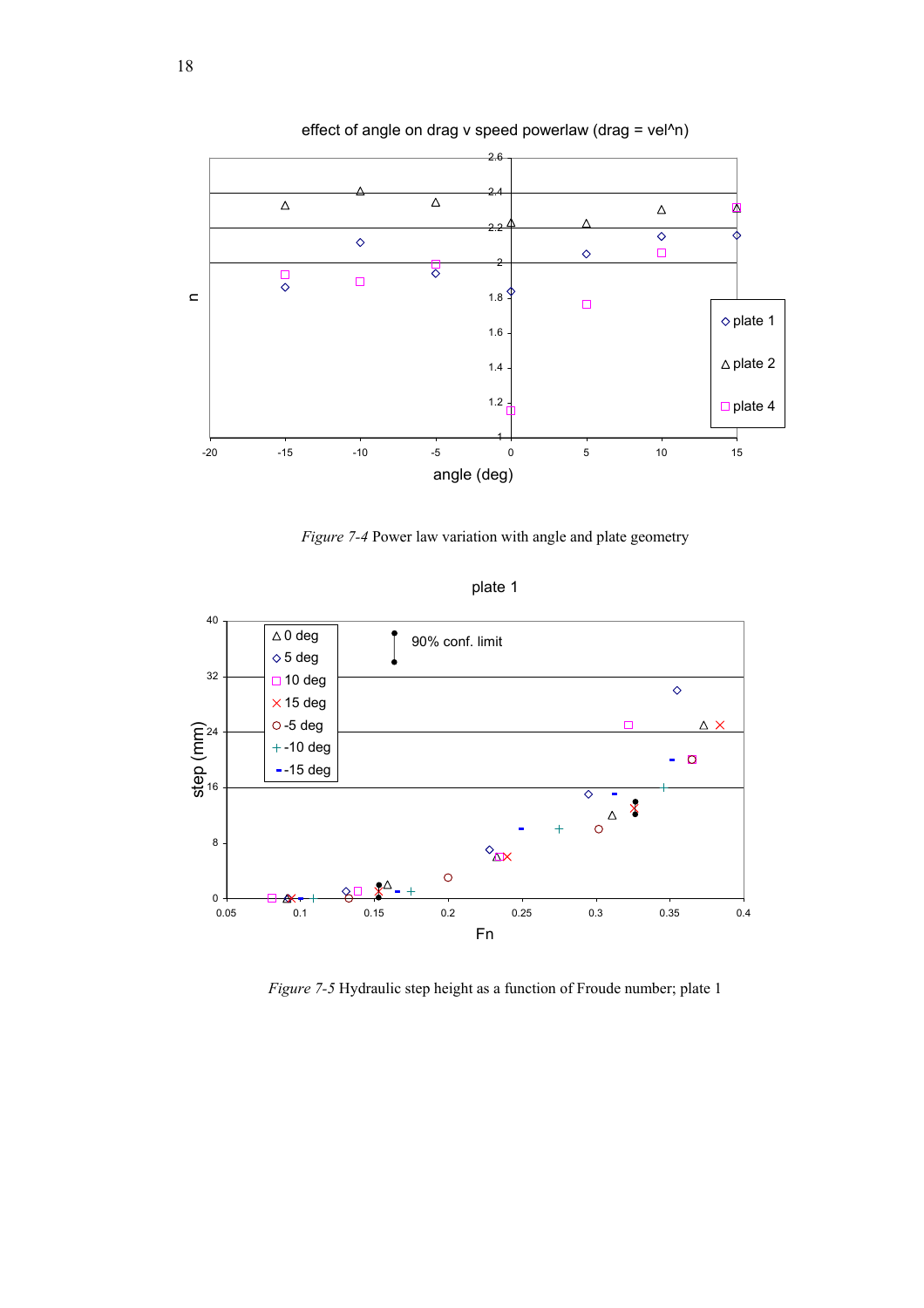

*Figure 7-6* Hydraulic step height as a function of Froude number; plate 2



plate 4

*Figure 7-7* Hydraulic step height as a function of Froude number; plate 4

#### **7.1.2 Effect of plate angle**

*Figure 7-1*, *Figure 7-2* and *Figure 7-3* show the effect of plate angle on drag was small. A sample crossplot is presented in Figure 7-8. The variation of the drag-velocity exponent with angle, illustrated in *Figure 7-4* indicated no clear trend.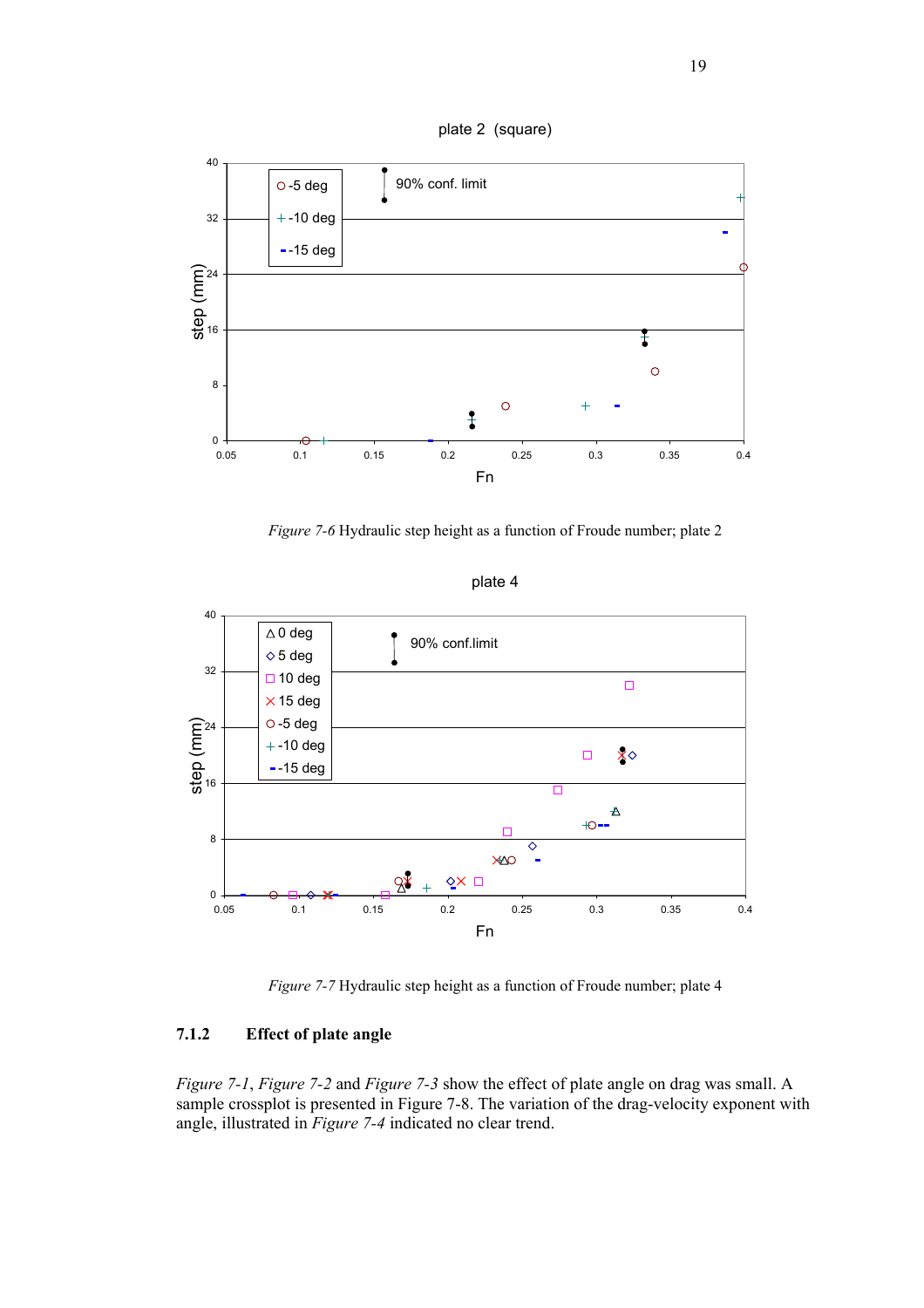

Figure 7-8 Effect of plate angle on drag, plate 2 Froude no. = 0.4

#### **7.1.3 Effect of plate geometry**

*Figure 7-9* shows similar drag coefficients for plate 1 and plate 2, despite plate 1 extending across the channel, with only a 3mm gap at each end. Conversely, plate 4 had a higher drag coefficient than either plate 1 or plate 2. This may have been due to the very small tip clearance of plate 4 – less than 5mm - restricting the flow. However, the small tip clearance had little effect on the spanwise centre of pressure (see 7.4).



*Figure 7-9* Effect of plate geometry on drag coefficient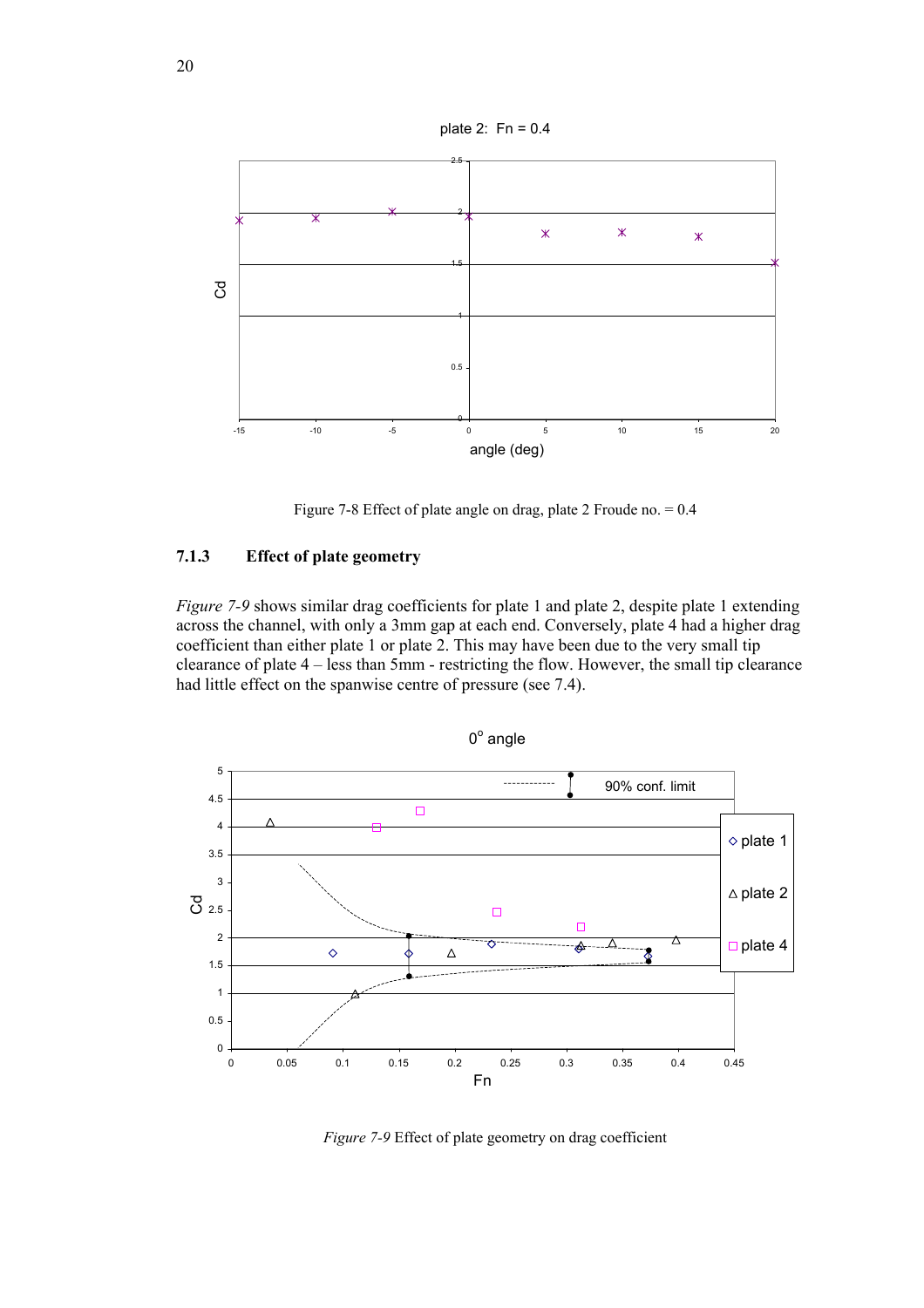#### **7.2 Lift**

The results for lift force and lift coefficient were prone to very large errors, owing to the insensitivity of the gauges to the very low axial strains in the hinge supports (see 6). Most of the lift coefficients recorded in this experiment ranged between 2 and 4. Lift coefficients in other flow regimes rarely exceed 1.5 (Hoerner, 1965).

#### **7.3 Roll moment**

Roll moment variation followed generally similar trends to that for drag. An example is shown in *Figure 7-10*.





*Figure 7-10* Variation of roll moment coefficient for plate 2

The corresponding power law dependency is shown in *Figure 7-11*, the mean value of the exponent being 1.91.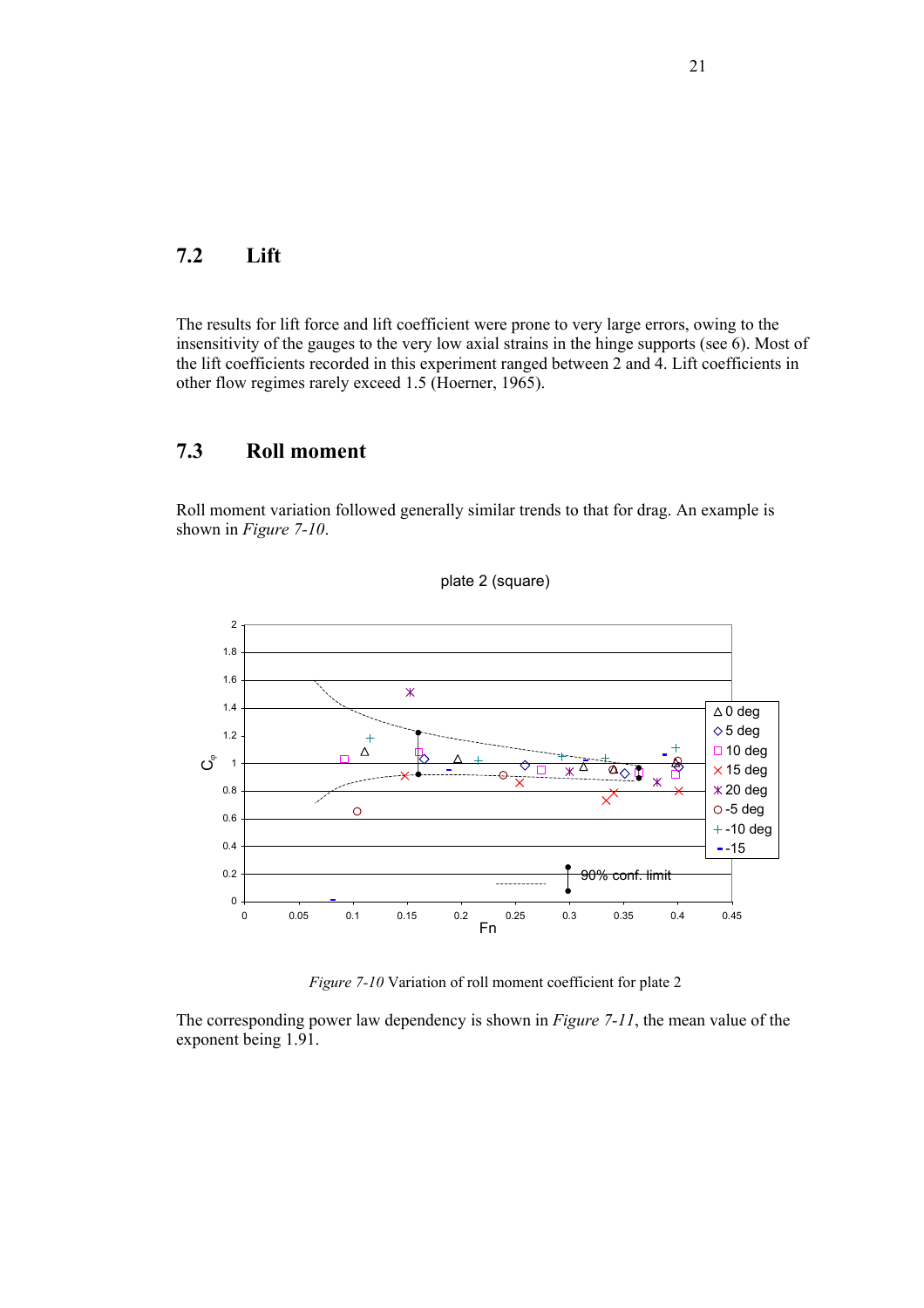

#### effect of angle on roll v speed powerlaw (roll =  $vel^2n$ )

*Figure 7-11* Roll moment power law variation for plate 2

### **7.4 Centre of pressure**

The spanwise centre of pressure was estimated from the ratio of roll moment to drag force. This did not take account of lift force, but the contribution of lift to roll moment was small over the range of roll angles tested. It was considered that the very large errors in the lift estimates would create great uncertainty if they were included in the calculation. The results for 0° roll angle (at which the lift influence was zero) are shown in Figure 7-12. The position was close to 50% of plate span, as might be expected for a fully immersed plate. This suggests the effect of the free surface on force generation was either small, or uniform down the span of the plate. The effect on centre of pressure of the small tip clearance of plate 4 was also very small.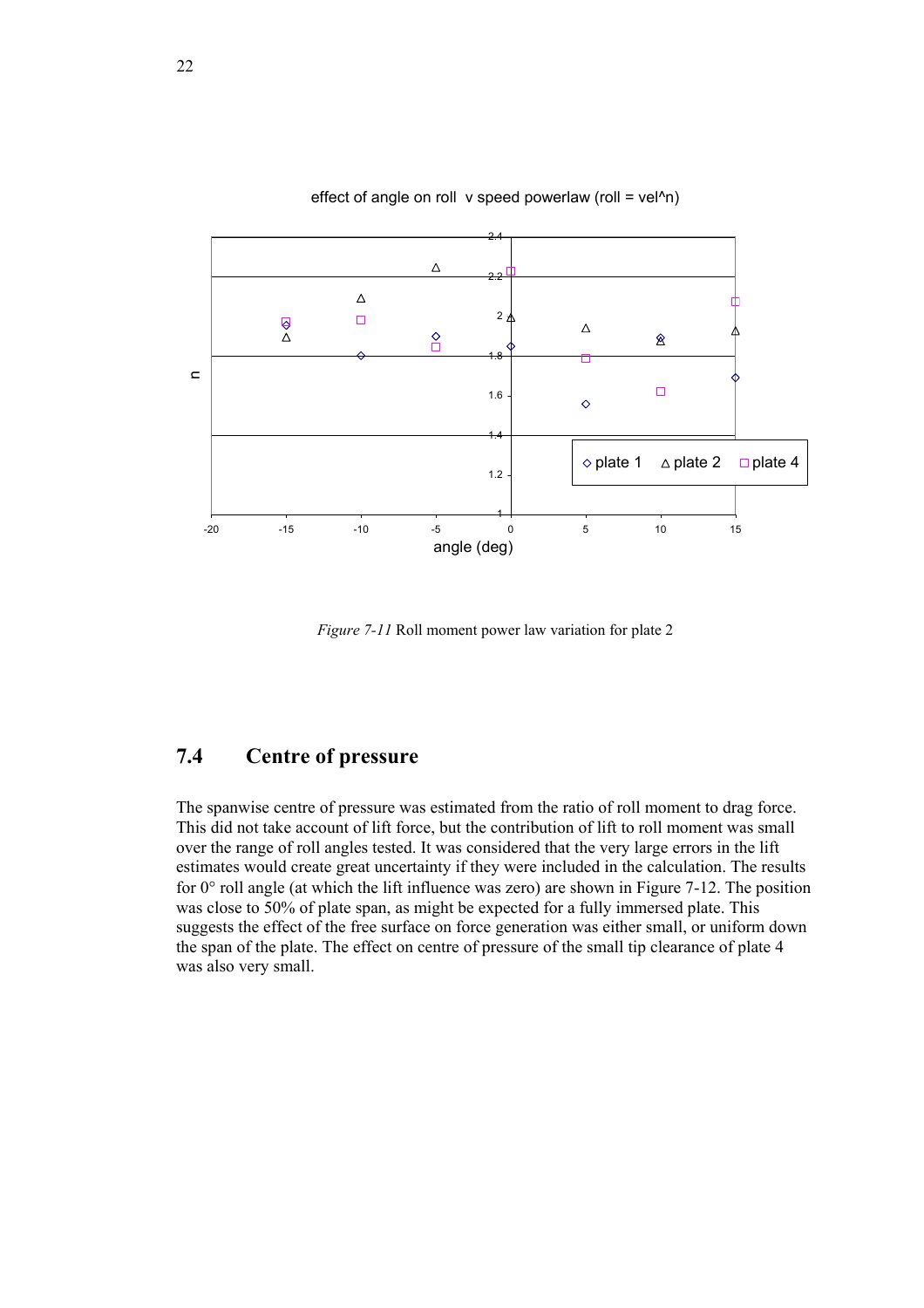

Figure 7-12 Spanwise centre of pressure at 0° angle

#### 8 CONCLUSIONS

For the conditions of the experiment, and within the limits of experimental error, the following conclusions were drawn:

- Drag and roll moment varied approximately as flow speed squared for all plates investigated.
- The influence of plate angle on drag coefficient was small, with no clear trend.
- The magnitude of the drag coefficients for the surface-piercing plates was greater than for published data on fully submerged plates.
- The centre of pressure was at approximately 50% of the span.

### 9 REFERENCES

Chaudhry, M. H. (1993) *Open-channel flow,* Prentice Hall, New Jersey.

Harvald, S. A. (1983) *Resistance and propulsion of ships,* Wiley, New York.

Hoerner, S. F. (1965) *Fluid dynamic drag,* Hoerner Fluid Dynamics, Bricktown USA.

Hoerner, S. F. and Borst, H. V. (1975) *Fluid dynamic lift,* Hoerner Fluid Dynamics, Bricktown, USA.

Johnson, B. (1999) ITTC symbols and terminology list**,** U.S. Naval Academy.